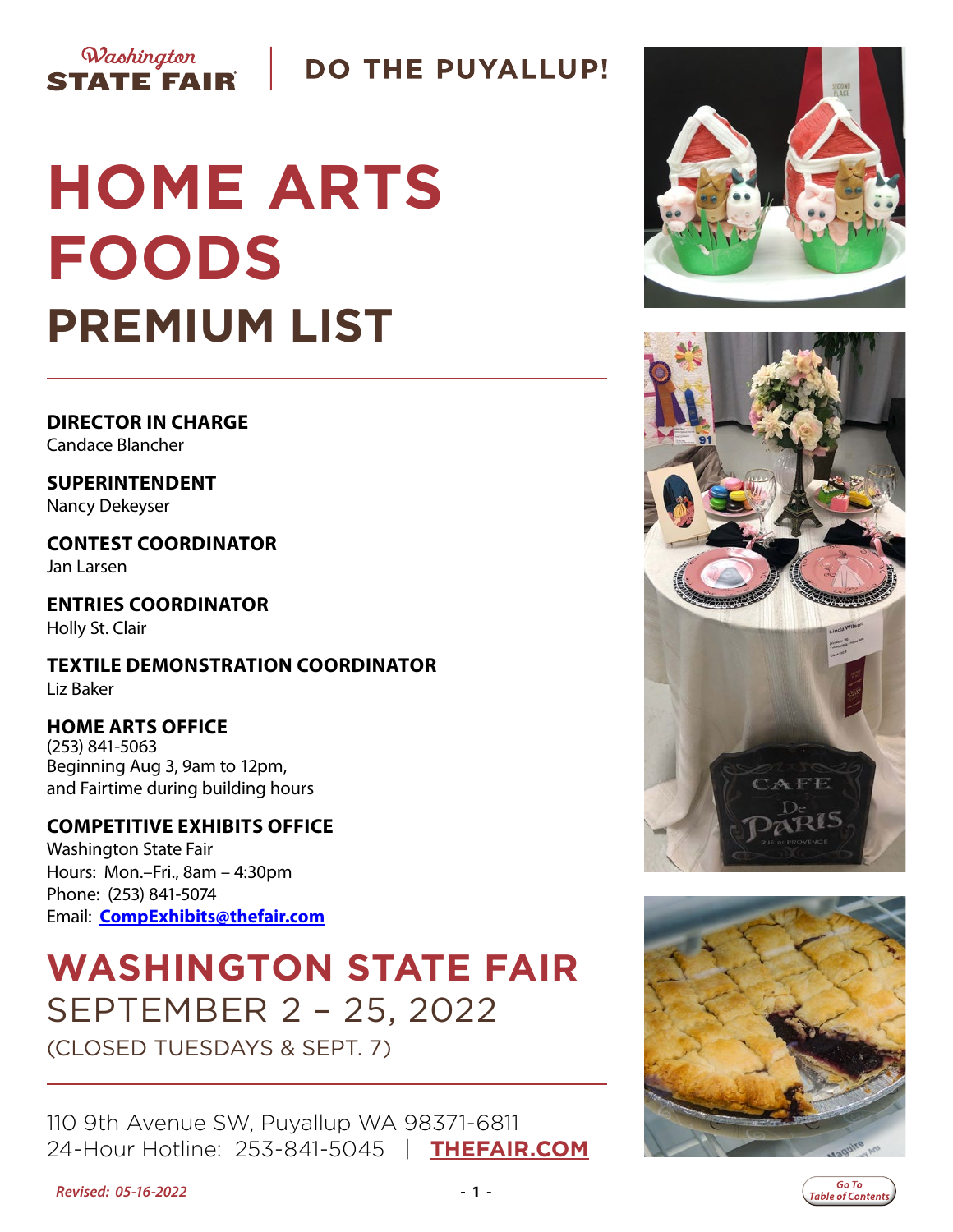<span id="page-1-0"></span>

|                                                                                                                                                                    |                                                                                                                                                                                                                                     |                                                                                                                                                                                                |                                                                                                                                                         | <b>2022 HOME ARTS CALENDAR</b>                                                                                                                                                                   |                                                                                |                                                                                                                                                                                                  |
|--------------------------------------------------------------------------------------------------------------------------------------------------------------------|-------------------------------------------------------------------------------------------------------------------------------------------------------------------------------------------------------------------------------------|------------------------------------------------------------------------------------------------------------------------------------------------------------------------------------------------|---------------------------------------------------------------------------------------------------------------------------------------------------------|--------------------------------------------------------------------------------------------------------------------------------------------------------------------------------------------------|--------------------------------------------------------------------------------|--------------------------------------------------------------------------------------------------------------------------------------------------------------------------------------------------|
| <b>SUN</b>                                                                                                                                                         | <b>MON</b>                                                                                                                                                                                                                          | <b>TUE</b>                                                                                                                                                                                     | <b>WED</b>                                                                                                                                              | <b>THU</b>                                                                                                                                                                                       | <b>FRI</b>                                                                     | <b>SAT</b>                                                                                                                                                                                       |
| <b>AUG. 14</b>                                                                                                                                                     | <b>AUG. 15</b>                                                                                                                                                                                                                      | <b>AUG. 16</b>                                                                                                                                                                                 | <b>AUG. 17</b>                                                                                                                                          | <b>AUG. 18</b>                                                                                                                                                                                   | <b>AUG. 19</b>                                                                 | <b>AUG. 20</b>                                                                                                                                                                                   |
| <b>Online Entry</b><br><b>Registration Due by</b><br>10pm for<br>Table Setting &<br><b>Quilt Challenge</b>                                                         |                                                                                                                                                                                                                                     |                                                                                                                                                                                                | <b>Online Entry</b><br><b>Registration Due by</b><br>10pm for Textiles &<br><b>Preserved Foods</b>                                                      |                                                                                                                                                                                                  | <b>BRING ENTRIES</b><br>for Textiles &<br><b>Preserved Foods</b><br>$9$ am-4pm | <b>BRING ENTRIES</b><br>for Textiles &<br><b>Preserved Foods</b><br>$9$ am-4pm                                                                                                                   |
| <b>AUG. 21</b>                                                                                                                                                     | <b>AUG. 22</b>                                                                                                                                                                                                                      | <b>AUG. 23</b>                                                                                                                                                                                 | <b>AUG. 24</b>                                                                                                                                          | <b>AUG. 25</b>                                                                                                                                                                                   | <b>AUG. 26</b>                                                                 | <b>AUG. 27</b>                                                                                                                                                                                   |
| <b>BRING ENTRIES</b><br>for Textiles &<br><b>Preserved Foods</b><br>$12pm-6pm$                                                                                     |                                                                                                                                                                                                                                     |                                                                                                                                                                                                |                                                                                                                                                         | <b>Online Entry</b><br>$ $ Registration Due by $ $<br>10pm for Culinary,<br><b>Ouick Bread and</b><br>Amateur Decorated<br>Cake, Cupcake &<br><b>Cake Pop Contest</b>                            |                                                                                |                                                                                                                                                                                                  |
| <b>AUG. 28</b>                                                                                                                                                     | <b>AUG. 29</b>                                                                                                                                                                                                                      | <b>AUG. 30</b>                                                                                                                                                                                 | <b>AUG. 31</b>                                                                                                                                          | SEPT. 1                                                                                                                                                                                          | SEPT. 2                                                                        | SEPT. 3                                                                                                                                                                                          |
|                                                                                                                                                                    |                                                                                                                                                                                                                                     | <b>BRING ENTRIES</b><br>for Culinary, Quick<br><b>Bread, Amateur</b><br><b>Decorated Cake,</b><br><b>Cupcake &amp; Cake</b><br><b>Pop Contest &amp;</b><br><b>Table Setting</b><br>$11$ am-6pm |                                                                                                                                                         | <b>Online Entry</b><br><b>Registration Due by</b><br>10pm for Edible Art<br>Contest                                                                                                              | <b>OPENING DAY</b><br><b>OF FAIR</b>                                           | <b>Online Entry</b><br><b>Registration</b><br>Due by 10pm for<br><b>Sourdough Bread</b><br>Contest<br><b>BRING ENTRIES</b><br><b>Edible Art</b><br>10:30am-12:30pm                               |
| SEPT. 4                                                                                                                                                            | SEPT. 5                                                                                                                                                                                                                             | SEPT. 6                                                                                                                                                                                        | SEPT. 7                                                                                                                                                 | SEPT. 8                                                                                                                                                                                          | SEPT. 9                                                                        | <b>SEPT. 10</b>                                                                                                                                                                                  |
|                                                                                                                                                                    | <b>BRING ENTRIES</b><br><b>Sourdough Contest</b><br>10:30am-12:30pm                                                                                                                                                                 | <b>FAIR</b><br><b>CLOSED</b><br><b>Online Entry</b><br><b>Registration Due</b><br>by 10pm for Salsa<br><b>Showdown</b>                                                                         | <b>FAIR</b><br><b>CLOSED</b>                                                                                                                            | <b>Online Entry</b><br><b>Registration Due</b><br>by 10pm for Adult-<br><b>Child Cupcake</b><br>Contest<br><b>BRING ENTRIES</b><br><b>Salsa Showdown</b><br>$4:30 - 6:30$ pm                     | <b>Online Entry</b><br><b>Registration Due</b><br>by 10pm for<br>Soup's On!    | <b>Online Entry</b><br><b>Registration Due</b><br>by 10pm for Brown<br>& Haley Adult<br>Contest<br><b>BRING ENTRIES</b><br>for Adult-Child<br><b>Cupcake Contest</b><br>10:30am-12:30pm          |
| <b>SEPT. 11</b>                                                                                                                                                    | <b>SEPT. 12</b>                                                                                                                                                                                                                     | <b>SEPT. 13</b>                                                                                                                                                                                | <b>SEPT. 14</b>                                                                                                                                         | <b>SEPT. 15</b>                                                                                                                                                                                  | <b>SEPT. 16</b>                                                                | <b>SEPT. 17</b>                                                                                                                                                                                  |
| <b>Online Entry</b><br><b>Registration Due</b><br>by 10pm for<br><b>Fastest Fingers in</b><br>the West<br><b>BRING ENTRIES</b><br><b>Soup's On!</b><br>4:30-6:30pm | Online Entry<br><b>Registration Due</b><br>by 10pm for Apple<br><b>Dessert Contest</b><br>· Fastest Fingers in<br>the West Contests<br><b>BRING ENTRIES</b><br><b>Brown &amp; Haley</b><br><b>Adult Contest</b><br>$4:30 - 6:30$ pm | <b>FAIR</b><br><b>CLOSED</b><br><b>Online Entry</b><br><b>Registration Due</b><br>by 10pm for Fried<br><b>Breads Contest</b>                                                                   | <b>BRING ENTRIES</b><br><b>Apple Dessert</b><br>$4:30 - 6:30$ pm                                                                                        | <b>Online Entry</b><br><b>Registration Due</b><br>by 10pm for<br><b>Brown &amp; Haley</b><br>Adult-Child Contest<br><b>BRING ENTRIES</b><br><b>Fried Breads</b><br><b>Contest</b><br>4:30-6:30pm |                                                                                | <b>Online Entry</b><br>$\vert$ Registration Due by $\vert$<br>10pm for Berry Pie<br>Contest<br><b>BRING ENTRIES</b><br><b>Brown &amp; Haley</b><br><b>Adult-Child Contest</b><br>10:30am-12:30pm |
| <b>SEPT. 18</b>                                                                                                                                                    | <b>SEPT. 19</b>                                                                                                                                                                                                                     | <b>SEPT. 20</b>                                                                                                                                                                                | <b>SEPT. 21</b>                                                                                                                                         | <b>SEPT. 22</b>                                                                                                                                                                                  | <b>SEPT. 23</b>                                                                | <b>SEPT. 24</b>                                                                                                                                                                                  |
|                                                                                                                                                                    | <b>Online Entry</b><br><b>Registration Due</b><br>by 10pm for Scone<br><b>Contest</b><br><b>BRING ENTRIES</b><br><b>Berry Pie Contest</b><br>10:30am-12:30pm                                                                        | <b>FAIR</b><br><b>CLOSED</b>                                                                                                                                                                   | <b>Online Entry</b><br><b>Registration Due</b><br>by 10pm for<br>Jam & Jelly Contest<br><b>BRING ENTRIES</b><br><b>Scone Contest</b><br>10:30am-12:30pm | <b>Online Entry</b><br><b>Registration Due</b><br>by 10pm for<br><b>Refined SF Baked</b><br><b>Goods Contest</b>                                                                                 | <b>BRING ENTRIES</b><br><b>Jam &amp; Jelly Contest</b><br>10:30am-12:30pm      | <b>BRING ENTRIES</b><br><b>Refined SF Baked</b><br><b>Goods Contest</b><br>10:30am-12:30pm                                                                                                       |
| <b>SEPT. 25</b>                                                                                                                                                    | <b>SEPT. 26</b>                                                                                                                                                                                                                     | <b>SEPT. 27</b>                                                                                                                                                                                | <b>SEPT. 28</b>                                                                                                                                         | <b>SEPT. 29</b>                                                                                                                                                                                  | <b>SEPT. 30</b>                                                                | <b>OCT.1</b>                                                                                                                                                                                     |
| <b>LAST DAY</b><br><b>OF FAIR</b>                                                                                                                                  |                                                                                                                                                                                                                                     | Release of all entries<br>and exhibitors may<br>pick up ribbons,<br>9ат-8рт                                                                                                                    | Release of all entries<br>and exhibitors may<br>pick up ribbons,<br>9ат-6рт                                                                             |                                                                                                                                                                                                  |                                                                                |                                                                                                                                                                                                  |

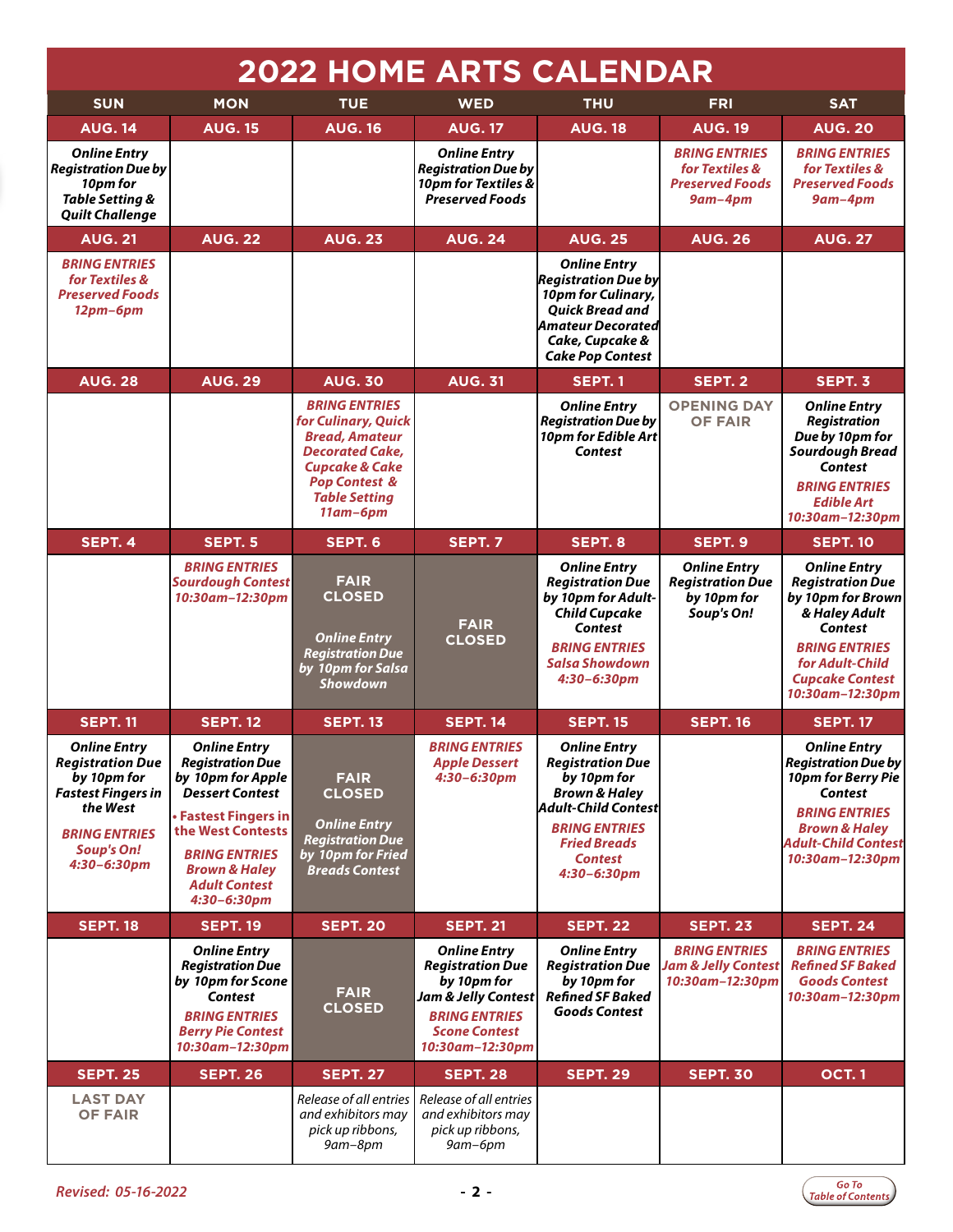### **CONTENTS**

| <b>Online Entry Registration Instructions  4</b>                           |  |  |
|----------------------------------------------------------------------------|--|--|
|                                                                            |  |  |
| Home Arts information and General Rules  6                                 |  |  |
| Division 120 - Preserved Foods 8                                           |  |  |
|                                                                            |  |  |
|                                                                            |  |  |
|                                                                            |  |  |
| Division 136 – Amateur Decorated Cake,<br>Cupcake And Cake Pop Contests 12 |  |  |
| Division 143 - Best Quick Bread Coffee Cake Contest  12                    |  |  |
| Division 159 - Edible Art Contest  13                                      |  |  |
| Division 163 - Washington State Fair's Sourdough Bread                     |  |  |
| Division 121 - Salsa Showdown  14                                          |  |  |
| Division 154 - Adult-Child Decorated                                       |  |  |
| Division 153 - Soup's On! Contest  15                                      |  |  |
| Division 146 - Brown & Haley Adult Baking Contest  16                      |  |  |
| Division 147 - Celebrate Washington:<br>Apple Dessert Contest  17          |  |  |
| Division 161 - Fried Breads From Around The World Contest. 17              |  |  |
| Division 146 - Brown & Haley Adult-Child                                   |  |  |
| Division 140 - Washington State Fair Berry Pie Contest 19                  |  |  |
| Division 145 - The Original Famous Fair Scone Contest 20                   |  |  |
| Division 123 - Washington State Fair's<br>Best Jam and Jelly Contest  21   |  |  |
| Division 162 - Refined Sugar Free Baked Goods Contest. 22                  |  |  |
|                                                                            |  |  |
| Recipe and Release Forms  24                                               |  |  |

### **PLEASE NOTE:**

#### Please see separate HOME ARTS - TEXTILES PREMIUM LIST for **Textiles and Fiber Arts** entry information.

#### Click here: **[COMPETITIVE EXHIBIT ENTRIES](http://www.thefair.com/participate/exhibit-entries)**

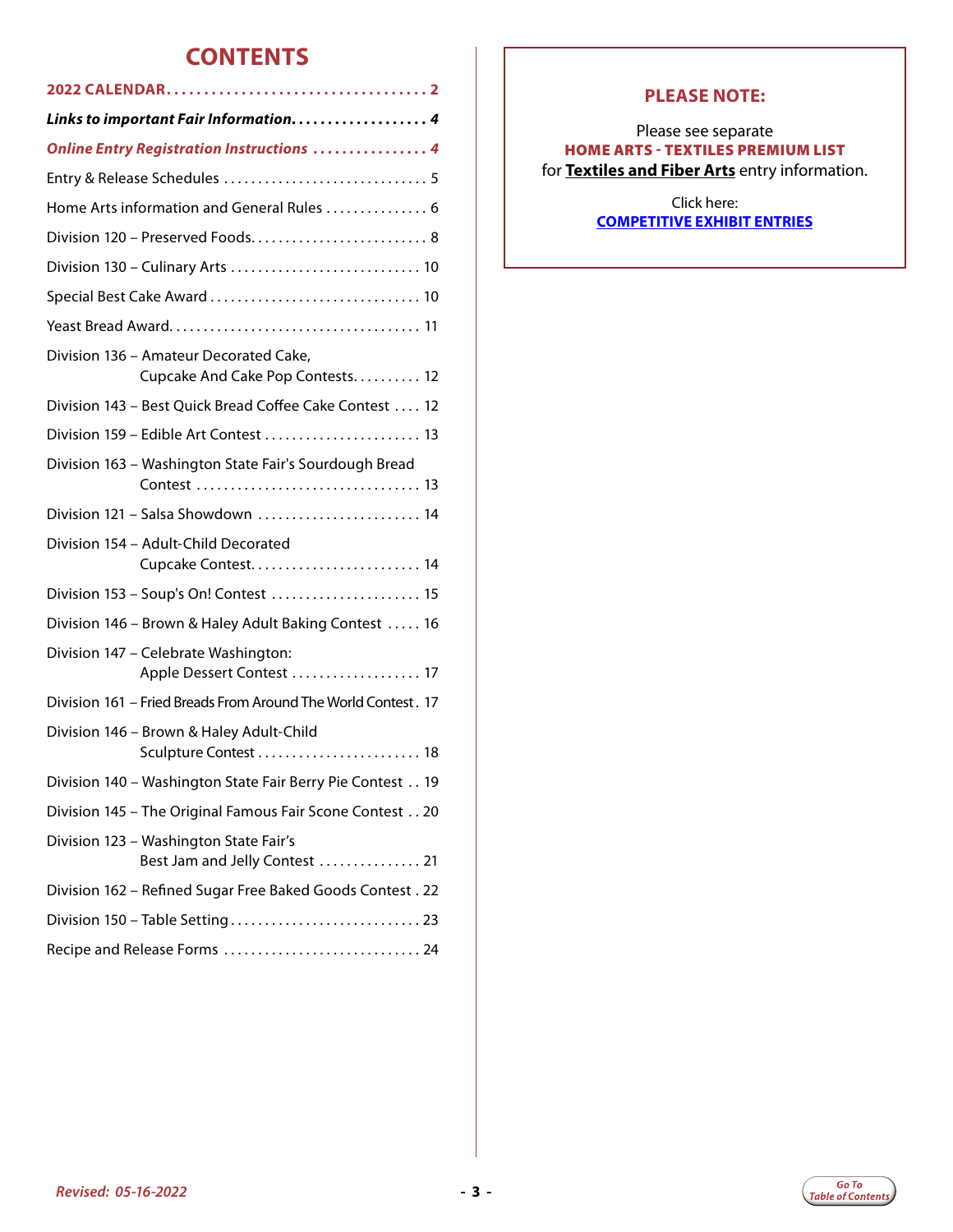<span id="page-3-0"></span>

### **DO THE PUYALLUP!**

### SEPTEMBER 2 – 25, 2022 (CLOSED TUESDAYS & SEPT. 7)

By submitting an entry into The Fair, exhibitors agree to abide by all rules, regulations and entry requirements of The Fair and of the department(s) to which they are submitting their entries. It is important that exhibitors read and be familiar with the rules in this book, as well as the Departmental Exhibitors Rules and Regulations.

#### **Please click here:** [Enter a Competition](https://www.thefair.com/get-involved/competitive-exhibits/) **and scroll down to 'ADDITIONAL INFORMATION' to find:**

- **Departmental Exhibitors Rules and Regulations**
- **Vehicle Unloading Procedures**
- **Insurance Information**

*You may not find it necessary to print this entire Premium List. While we ask that you read and be familiar with the information in the Premium List prior to entry, please feel free to print just the pages you need*.

# Online Entry Registration *LINKS TO IMPORTANT FAIR INFORMATION ONLINE ENTRY REGISTRATION*  **Instructions**

*Read below, then register entry information online before bringing items to The Fair.* 

#### **[www.thefair.com](http://www.thefair.com/)**

- **Read the complete rules, department and division descriptions, and entry information in this Premium List**  *BEFORE* **going to Online Entry Registration.**
- Then go to the **[ONLINE ENTRY REGISTRATION](https://wwf.fairwire.com)** page *(available starting in May)*
- Click **Register** or **Sign In**
	- Register using your First Name and Last Name and create a password *(write your password down or make sure it is something you will remember for future use.)* Fill in requested information, *including email address*. Click **Continue**.
	- Select **Department** *ex.: Home Arts Foods*
	- Select a **Division** *ex.: Preserved Foods, Division 120*
	- Select a **Class** *ex.: class 6500 Fruit Sauces*
	- Fill in all requested information for the class(es) you are entering, including a brief **Description** of the item, including, recipe name, fruit variety, etc.
- When all your information is complete, click **Add Entry to Cart** and follow instructions to check out. *There are NO ENTRY FEES in any of the Home Arts Divisions.*

*(NOTE:* If you think you may want to modify your entries, you may *save* your current session and *check out at a later session*. *Be sure to Check Out before the closing date listed for your classes; entries are not submitted to The Fair office until the check out process is complete.)*

- Fill in "**yes**" at the statement to agree to all the terms and conditions of entry as defined in this Premium List.
- Click **Submit**.
- Please print and bring a copy of your online entry summary/receipt **with your entries** when you bring them to The Fair.
- Please contact us with any questions regarding online entry registration: 253-841-5074, **CompExhibits@thefair.com**

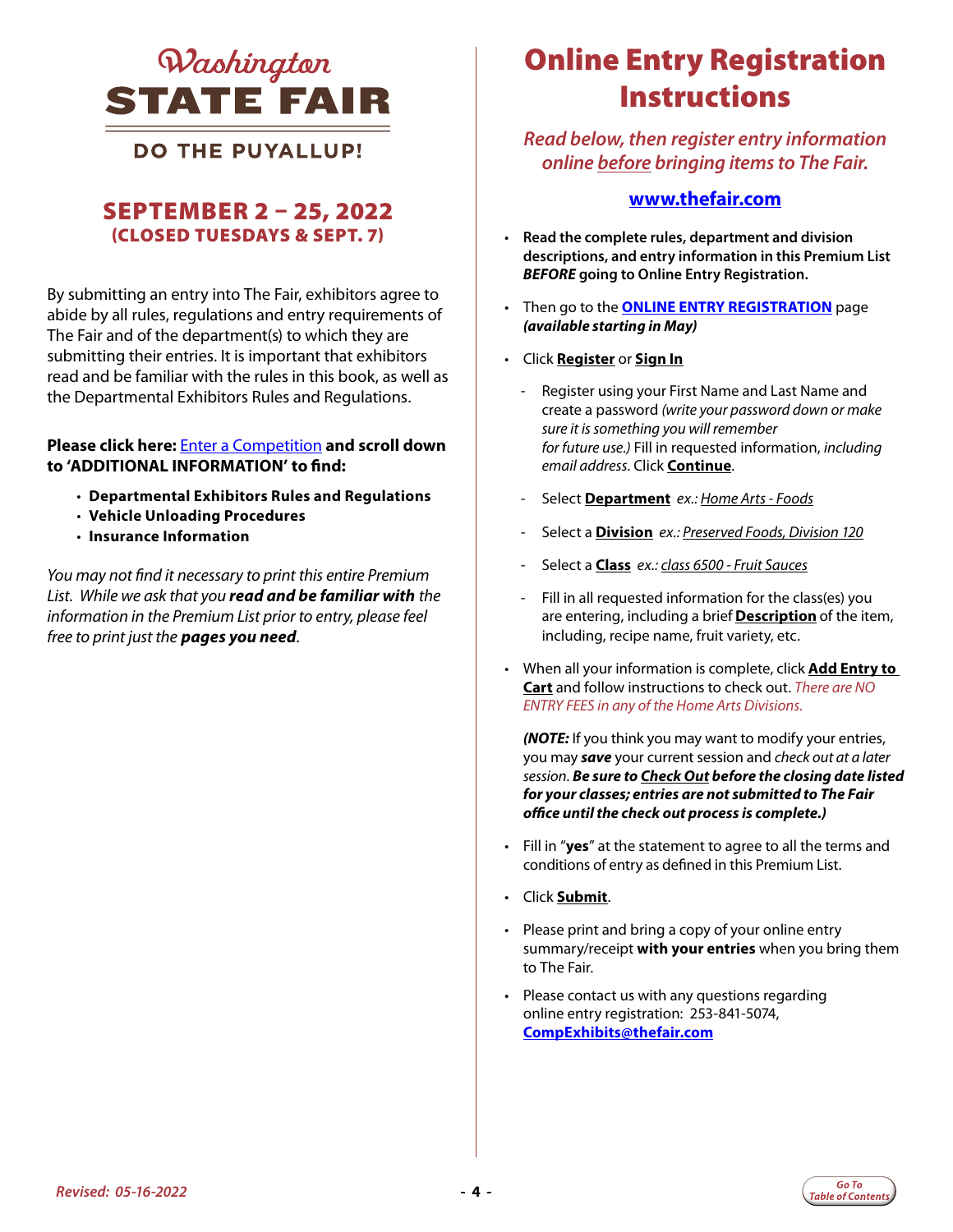# <span id="page-4-0"></span>ENTRY & RELEASE SCHEDULES

### **Also, See Calendar on Page 2**

Classes in the following divisions fall under the **Regular Schedule** of dates and times listed below for **Online Entry Registration**, **Bringing In Entry Items** and **Entry Release/Return.**

| Div. 136 - Amateur Decorated Cake, Cupcake and          |  |
|---------------------------------------------------------|--|
|                                                         |  |
| Div. 143 - Best Quick Bread Coffee Cake Contest  pg. 12 |  |
|                                                         |  |

### ONLINE ENTRY REGISTRATION BEGINS

#### May 2022

Online entry registration must be completed by deadlines listed. Print a copy of your online entry summary/receipt to bring with your items. See Online Entry Registration instructions on page 4.

### REGULAR SCHEDULE

PRESERVED FOODS DIVISION CLOSES:

Wed., Aug. 17, 2022 by 10 pm

CULINARY ARTS DIVISION CLOSES: Thurs., Aug. 25, 2022 by 10 pm

### **BRINGING IN ENTRY ITEMS**

Please bring a copy of your online entry summary/receipt with your item(s). Bring your entries to the Home Arts Dept. in the 2nd floor of the Pavilion. **MAIL-IN ENTRIES WILL NOT BE ACCEPTED.**

#### PRESERVED FOODS DIVISION:

Fri., Aug. 19, 2022, 9 am – 4 pm Sat., Aug. 20, 2022, 9 am – 4 pm Sun., Aug. 21, 2022, 12 pm – 6 pm

#### CULINARY ARTS, AMATEUR DECORATED CAKE, CUPCAKE AND CAKE POP CONTEST, BEST QUICK BREAD COFFEE CAKE CONTEST and TABLE SETTING DIVISIONS:

Tue. Aug. 30, 2022, 11 am – 6 pm

### **ENTRY RELEASE & RETURN**

ALL ENTRIES & PRESERVED FOODS JARS RELEASED:

Tue., Sept. 27, 9 am – 8 pm Wed., Sept. 28, 9 am – 6 pm

#### RIBBONS:

#### **ALL RIBBONS AND SPECIAL PRIZES IN THE CULINARY ARTS DIVISION MUST BE PICKED UP EITHER:**

- (1) Following a contest
- (2) During The Fair in the Home Arts office, or
- (3) At the regular release/return times (above)

**UNCLAIMED ITEMS WILL NOT BE STORED. ANYTHING REMAINING AFTER WEDNESDAY, SEPT. 28 WILL BE** 

#### **DONATED TO CHARITY OR DISCARDED.**

### ENTRY & RELEASE FOR SPECIAL CONTESTS

**For certain classes and special contests dates and times vary from the regular schedule;** these variations are noted in the contest information. *Please read the information carefully to be sure of the date and time for the contests you wish to enter*.

The following divisions have dates or times that deviate from the Regular Schedule:

| Div. 154 - Adult/Child Cupcake Contest  pg. 14 |
|------------------------------------------------|
|                                                |
| Div. 146 – Brown & Haley                       |
| Div. 147 – Celebrate Washington                |
| Div. 161 – Fried Breads from Around the World  |
| Div. $146$ – Brown & Haley                     |
| Div. 140 - Washington State Fair               |
| Div. 145 - The Original Famous Fair            |
| Div. 123 - Washington State Fair               |
| Div. 162 - Refined Sugar Free Baked Goods      |

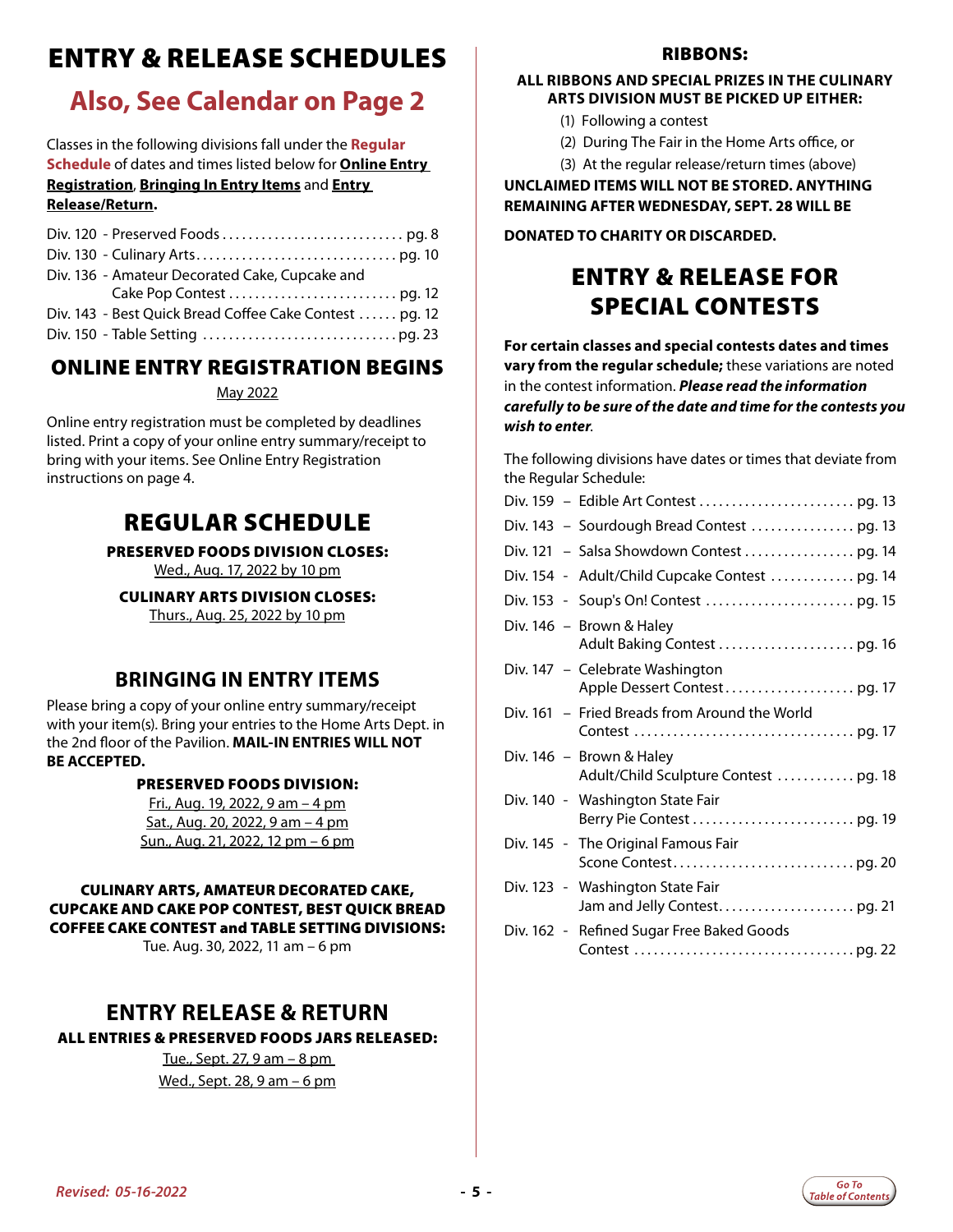# <span id="page-5-0"></span>HOME ARTS INFORMATION AND GENERAL RULES

### WAYS TO PARTICIPATE

The Home Arts Department offers an opportunity for craft enthusiasts throughout the Puget Sound area and beyond to share the pleasure of their craft.

#### **HANDCRAFTED ENTRIES**

- **Textiles and Fiber Arts \***
- **Preserved Foods**
- **Special Contests**
- *(\*See separate Home Arts Textile Premium List)*

The pride of creating something beautiful and/or delicious and then submitting it for competition is worthy of celebration, regardless of whether the entry wins an award. The competition serves to increase participants' skill levels and heighten the appreciation and interest of the general public.

#### **There are NO ENTRY FEES in any of the Home Arts Divisions.**

#### **DEMONSTRATIONS**

- **Textiles and Fiber Arts**
- **Culinary Arts**

Many talented artists will be sharing knowledge by way of demonstrations every day between 11:00 am and 9:00 pm. To volunteer, call the Competitive Exhibits Office: 253 841-5074.

#### AWARDS

Each division with at least three exhibitors will have a purple and gold Grand Champion rosette and prize awarded to the most outstanding entry of that division. A lavender and white Reserve Champion rosette will also be given in each qualifying division. There may be one blue, one red and one white ribbon given in each class. Honorable Mention ribbons may be awarded. Only purple, lavender, blue and red ribbons will receive money or prize premiums. Duplicate ribbons will be displayed during The Fair. All ribbon and prizes awarded must be picked up either (1) following a contest, (2) during The Fair in the Home Arts office or (3) on the regular return times; see Entry & Return Regular Schedule on page 5.

**Ribbons will not be mailed.** Premium checks will be mailed in November.

ABSOLUTELY NO INFORMATION ON PLACINGS OR AWARDS WILL BE ANNOUNCED PRIOR TO THE FAIR'S OPENING.

#### DISPLAYS

All award-winning entries will be displayed, and every effort will be made to display all other entries. However, we reserve the right to withhold non-award winning entries from display. This right will be exercised ONLY if there is not sufficient space to display said entry in a safe and attractive manner. Any item not displayed will be held in a secure storage area of the Home Arts Department and the exhibitor will be notified prior to The Fair opening.

#### JUDGING

Judges are selected from professionals or highly accredited amateur artists working within their field of expertise. Neither paid Fair employees nor volunteers are eligible to judge in the department for which they work. Paid Fair employees or volunteers who judge any show or contest outside the department they work for must be pre-approved by their department supervisor. Fair exhibitors, including exhibiting employees, are not eligible to judge in their entry divisions. **All judges' decisions are final.**

#### RECEIVING AND RETURN

Walk through the Gold Gate entrance on 9th Ave SW west of Meridian St S on entry days. If you have heavy or oversized items you may drive through Gold Gate. Please refer to the Entry and Return Schedule on page 5 for receiving and return dates and times.

#### HOME ARTS ENTRIES - RULES

- 1. Entry registration must be made online for all divisions by entry deadline. See page 4 for online entry step-by-step instructions and page 5 for entry schedule.
- 2. No entry fee will be charged.
- 3. All articles must be the handwork of the exhibitor. They must be finished within the last two years. No article can be exhibited a second year. NO SOILED OR OBVIOUSLY USED ITEMS WILL BE ACCEPTED.
- 4. ALL ITEMS WILL BE PLACED IN THE MOST SUITABLE CLASS. Each exhibitor shall be limited to ONE ENTRY PER CLASS; as to enter more would, in effect, be competing against oneself, i.e., one crocheted afghan, one crocheted pillow, etc. No pairs or sets except where specified. Entries may be reclassified by staff or judges.
- 5. **The "OTHER" class will only be used if the item does not fit within any other class in a division.**
- 6. All awards need not necessarily be awarded in each class at the discretion of the judge.
- 7. The Home Arts Department is for amateurs to compete and exhibit their work. Anyone grossing more than \$4000 per year from the sale of Home Arts-related products, or engaging in teaching a craft on a regular and structured class schedule, is considered a professional by the Washington State Fair and is not eligible to enter in the Home Arts Department, except for the professional/ master sections in the quilting, creative stitchery and basketry divisions. A quilt that is made by an amateur and a professional will go into the Amateur/ Professional Division.

Thirteen classes are offered for professional/master quilters, five classes for professional/master stitchers and five classes for professional/master basket makers. They will compete ONLY with one another, and not with participants of amateur status. Master crafters are

*continued...*

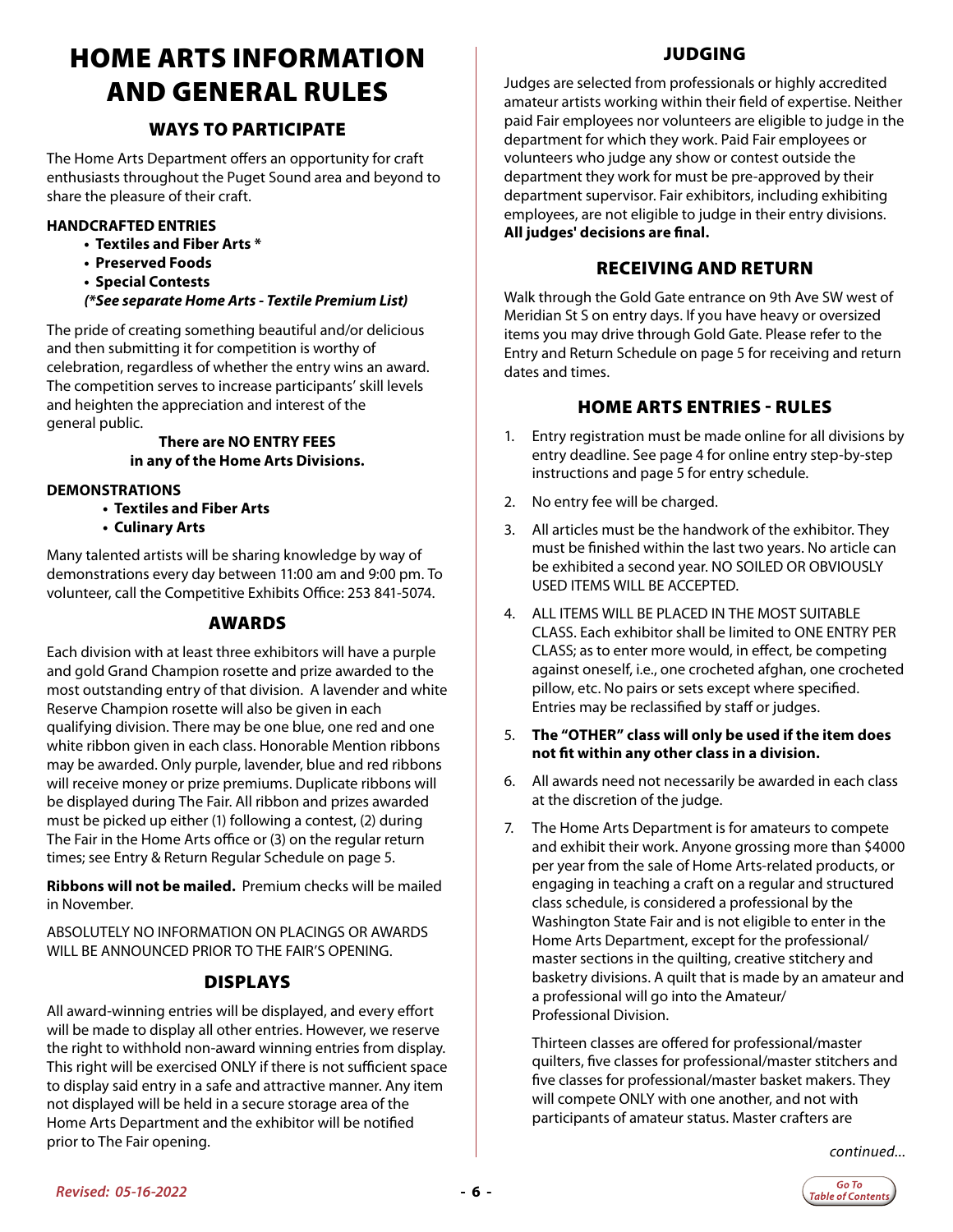exhibitors who have won these amateur division championships once. Each division must have at least three exhibitors competing for a Grand Championship to be awarded. See AWARDS on previous page.

**8. CRAFT PERSONS MUST BE AT LEAST 16 YEARS OLD**, except where noted. No separate designations or discriminations can be made. We have no provision for children's entries at this time, and feel that it is unfair to both the child and the judge to ask them to compete with adults.

Children ages 6–15 are encouraged to enter the Creative Kids Exhibit at the Spring Fair in April. You may download the Creative Kids premium list at **[www.thefair.com](https://www.thefair.com/)**  starting in February.

- 9. ALL ITEMS PLACED ON DISPLAY MUST REMAIN FOR THE FULL RUN OF THE FAIR. Only items not on display may be picked up before the end of The Fair.
- 10. **Culinary and specialty contest entries** may be removed from the cases if in poor condition, or if space is needed for contests held during The Fair.
- 11. The Washington State Fair assumes no responsibility for loss or damage. Every reasonable precaution will be used to protect items on display.
- 12. **By submitting your entry, you accept all contest rules and agree to be bound by the judges' decisions, which will be final.**

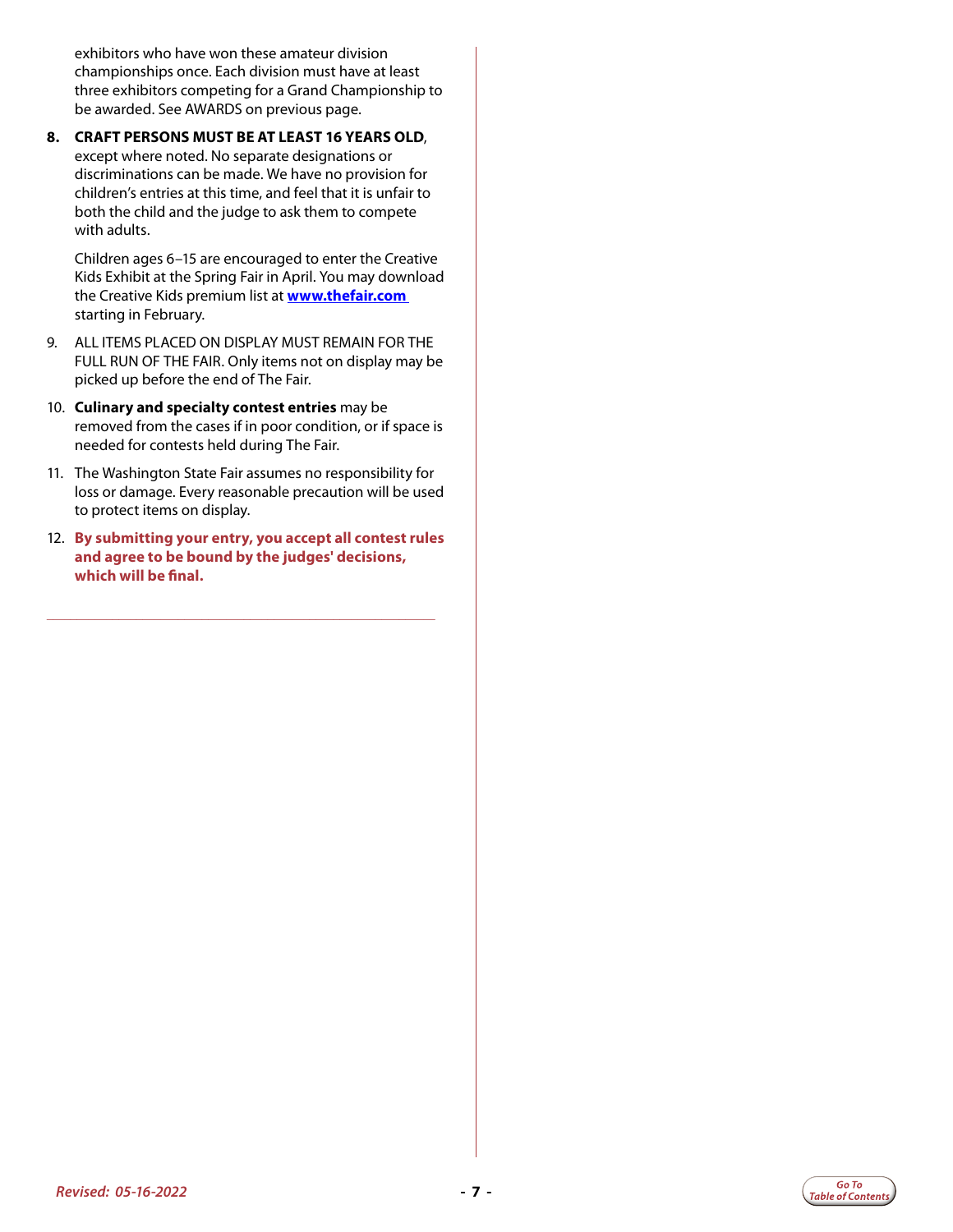# <span id="page-7-0"></span>DIVISION 120 – PRESERVED FOODS

### PRESERVED FOOD RULES

Please read the Washington State Fair Departmental Exhibitors Rules and Regulations (see link on page 4) and the Home Arts General Rules on page 6.

Refer to Entry Release Schedule on page 5 for dates and times for **Online Entry Registration** and **Bringing In Entry Items**  for **Preserved Foods Division**.

#### **Up-to-date standards as approved by the Washington State University Cooperative Extension Service will be used in judging. The inversion method is not acceptable. If you have any questions, call them at 253-798-7180.**

Each entry submitted must include the full recipe with exact amount of each ingredient. Use the Recipe and Release forms on page 17 of this premium book. More may be obtained from The Fair office, or you may duplicate the form.

#### ALL RECIPES BECOME THE PROPERTY OF THE WASHINGTON STATE FAIR AND CANNOT BE RETURNED.

Please bring your jars without rings. Please label your jars. (See example below)

| Type or variety ___      |      |  |
|--------------------------|------|--|
| Canning or drying method |      |  |
| Process time             | Date |  |

Include the type of fruit or vegetable, e.g., Apple–Gravenstein, canning/drying method, process time and preserving date. Do not put your name on the label. NO PARAFFIN MAY BE USED. Only STANDARD, clear (no colored glass) jelly, quart or pint canning jars, PERFECTLY SEALED by the proper WATER BATH or PRESSURE CANNER method will be accepted. Please state if hot pack or cold pack, dialed or weighted canner on your recipe. USDA now recommends weighted canners as they are accurate, i.e., 10 lbs pressure equals 240 degrees. Dial canners may be used but the pressure must be adjusted. To achieve 240 degrees temperature your dial must read 11 lbs of pressure.

#### NO ITEMS CAN BE EXHIBITED A SECOND YEAR.

#### **ADDITIONAL AWARDS:**

Grand Champion – \$100 plus a rosette

Reserve Grand Champion – \$25 plus a rosette

Washington State Fair Jam & Jelly Award – \$100 plus a rosette

> Best in Category – Ribbon

Additional awards for Grand Champion, Reserve Grand Champion and Washington State Jam & Jelly are decided by total points earned.

| 5 pointsBest in Category  |  |
|---------------------------|--|
|                           |  |
|                           |  |
|                           |  |
| 1 point Honorable Mention |  |

### CANNED GOODS

| 1st                                      | 2nd |
|------------------------------------------|-----|
| FRUIT SAUCES  \$5                        | \$3 |
|                                          | \$3 |
|                                          | \$3 |
|                                          | \$3 |
|                                          | \$3 |
| VEGETABLE JUICE \$5                      | \$3 |
| GREEN VEGETABLES \$5                     | \$3 |
| RED VEGETABLES (e.g., beets,             |     |
| red cabbage, NOT tomatoes)  \$5          | \$3 |
| YELLOW VEGETABLES (e.g., corn,           |     |
| carrots, winter squash) \$5              | \$3 |
| OTHER VEGETABLES not listed above  \$5   | \$3 |
| TOMATOES AND TOMATO PRODUCTS             |     |
| (including ketchup and tomato sauce) \$5 | \$3 |
| <b>VEGETABLE COMBINATIONS -</b>          |     |
|                                          | \$3 |
| VEGETABLE-MEAT COMBINATIONS  \$5         | \$3 |
| MEAT, FISH, POULTRY  \$5                 | \$3 |
|                                          |     |

### JAMS AND JELLIES

Entries in these classes may be made with any commercial pectin. Commercial pectin is optional in classes 6615, 6618 and 6620.

All entries must be processed in a water bath. The inversion method is NOT acceptable. The USDA head space standard is 1/4 inch. A minimum of five-minute processing is the current USDA standard for all sweetened spreads.

| <b>Class</b> | 1st                                       | 2nd  |
|--------------|-------------------------------------------|------|
| 6570.        | FRUIT JELLY\$20                           | \$10 |
| 6580.        | BERRY JELLY, including grape jelly  \$20  | \$10 |
| 6585.        | MIXED JELLY, fruit and/or berry\$20       | \$10 |
| 6587.        | JELLY OTHER THAN FRUIT (e.g., wine,       |      |
|              |                                           | \$10 |
|              | 6590. BERRY JAM, including grape jam \$20 | \$10 |
| 6595.        |                                           | \$10 |
| 6598.        | MIXED JAM, fruit and/or berry\$20         | \$10 |
| 6600.        | PRESERVES \$20                            | \$10 |
| 6605.        |                                           | \$10 |
| 6610.        | MARMALADE\$20                             | \$10 |
| 6615.        |                                           | \$3  |
| 6618.        | FRUIT TOPPINGS  \$5                       | \$3  |
| 6620.        |                                           | \$3  |

*Preserved Foods, continued…*

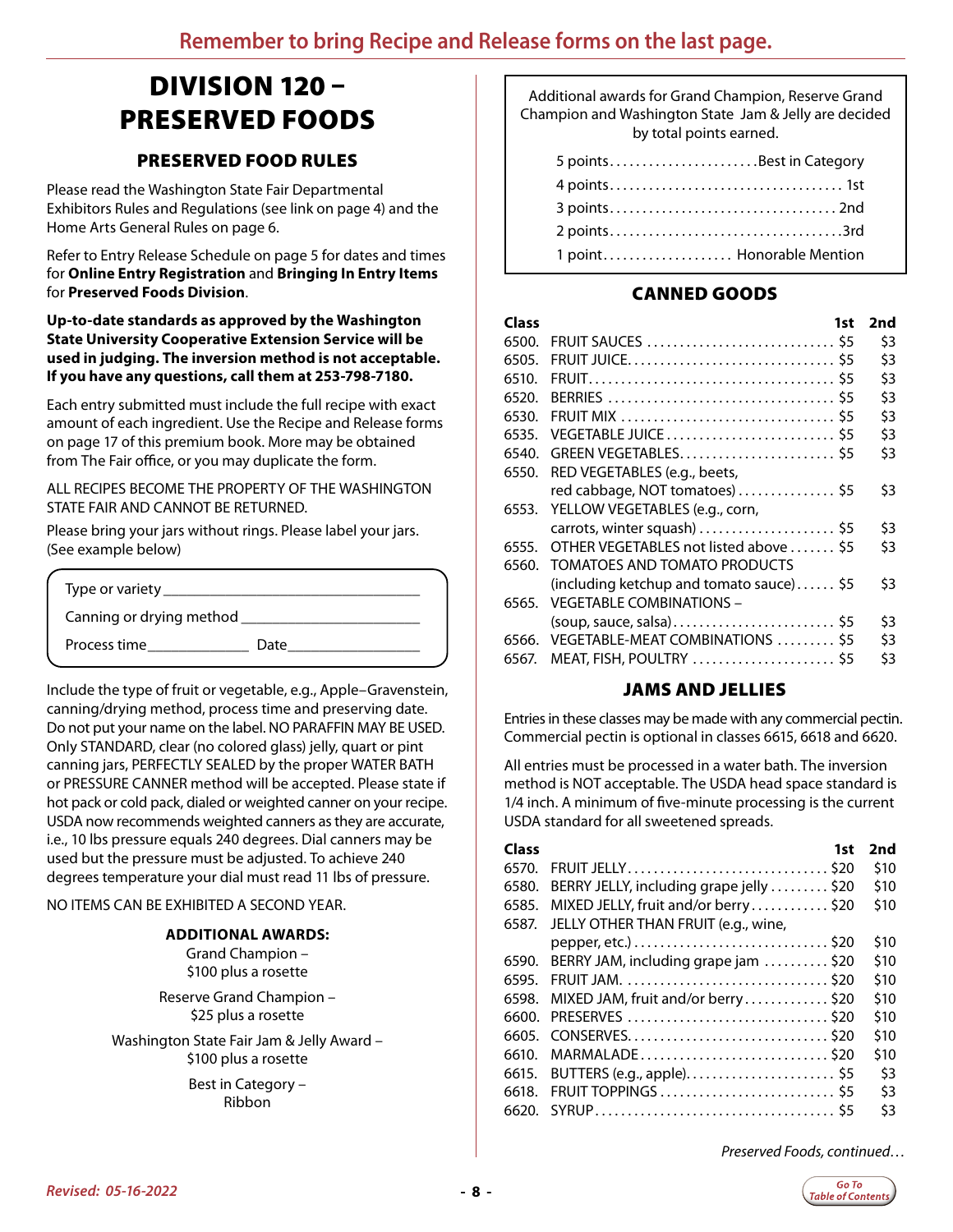#### PICKLES AND VINEGARS

Do not alter vinegar, food or water proportions in a recipe, or use vinegar with unknown acidity.

Use only recipes with tested proportions of ingredients. Two sources of tested recipes are Pickling Vegetables (PNW 355, available from WSU Extension office) and the Ball Blue Book.

If you use a recipe that is not in Pickling Vegetables or the Ball Blue Book, it should either have as much vinegar as water, or you should document that you have contacted the recipe developer to assure that the recipe has been pH tested.

| Class | 1st                                         | 2nd |
|-------|---------------------------------------------|-----|
| 6630. | DILL PICKLES  \$5                           | \$3 |
| 6640. | SWEET PICKLES  \$5                          | \$3 |
| 6650. | OTHER CUCUMBER PICKLES  \$5                 | \$3 |
| 6660. | PICKLED VEGETABLES, INCLUDING               |     |
|       | SAUERKRAUT \$5                              | \$3 |
|       | 6665. PICKLED VEGETABLES, MIXED \$5         | \$3 |
| 6670. | PICKLED FRUIT\$5                            | \$3 |
| 6680. | RELISH, cucumber, zucchini, piccalilli  \$5 | \$3 |
| 6690. | RELISH, not listed above \$5                | \$3 |
| 6695. |                                             | \$3 |
|       | 6700. HERB VINEGAR, in appropriate bottle,  |     |
|       | no taller than 12"  \$5                     | \$3 |
|       | 6705. FRUIT VINEGAR, in appropriate bottle, |     |
|       | no taller than 12"  \$5                     | \$3 |

### DRIED FOODS

Display in standard pint or 1/2 pint canning jar with lid and ring.

| Class |                                                      | 1st 2nd |
|-------|------------------------------------------------------|---------|
|       |                                                      | \$3     |
|       |                                                      | \$3     |
|       |                                                      | \$3     |
|       | 6740. HERB (small glass jar acceptable) $\ldots$ \$5 | \$3     |
|       |                                                      | \$3     |
|       |                                                      | \$3     |
|       |                                                      | \$3     |
|       |                                                      | \$3     |

#### FRAGRANCES

Display in standard pint or 1/2 pint jar with lid and ring. List your homegrown ingredients.

| Class |                                 | 1st 2nd |
|-------|---------------------------------|---------|
|       | 6790. FLORAL POTPOURRI  \$5 \$3 |         |
|       | 6795. SPICY POTPOURRI  \$5 \$3  |         |

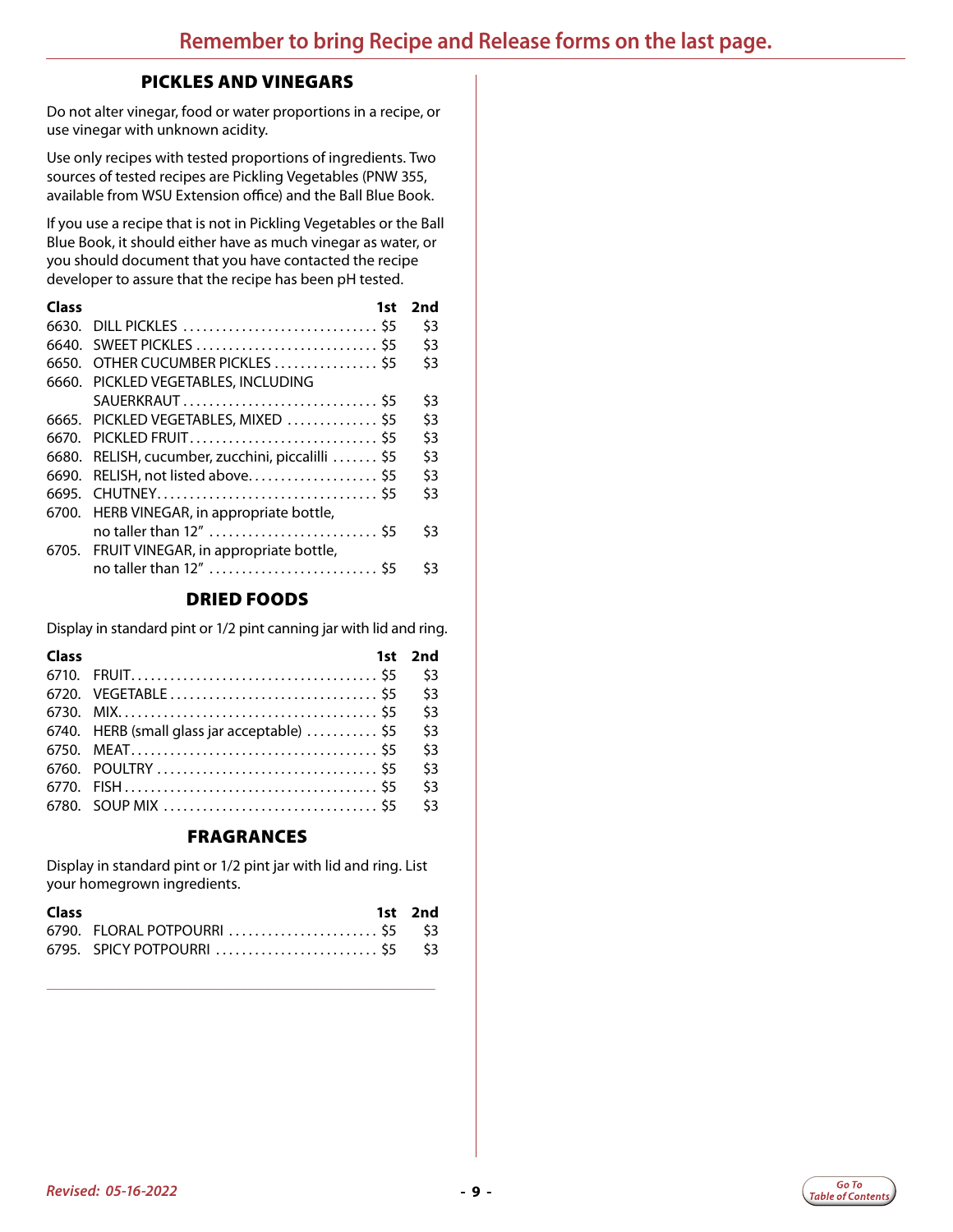# DIVISION 130 – CULINARY ARTS

<span id="page-9-0"></span>Please read the Washington State Fair Departmental Exhibitors Rules and Regulations (see link on page 4) and the Home Arts General Rules on page 6.

Refer to Entry Release Schedule on page 5 for dates and times for **Online Entry Registration** and **Bringing In Entry Items**  for **Culinary Arts Division**.

Each entry submitted must include the full recipe with exact amount of each ingredient. Please use the recipe and release form on page 19 of this premium book. More may be obtained from The Fair office, or you may duplicate the form.

ALL RECIPES WILL BECOME THE PROPERTY OF THE WASHINGTON STATE FAIR, AND CANNOT BE RETURNED.

Culinary entries may be removed from the cases if in poor condition, or if space is needed for contests held during The Fair.

#### **ADDITIONAL AWARDS:**

Grand Champion – \$100 plus a rosette Reserve Grand Champion – \$25 plus a rosette Best in Category - ribbon

Additional awards for Grand Champion, Reserve Grand Champion and Best in Category are decided by total points earned.

| 5 pointsBest in Category  |  |
|---------------------------|--|
|                           |  |
|                           |  |
|                           |  |
| 1 point Honorable Mention |  |

#### **CAKES**

Bring 1/4 cake for judging and display using a foil covered disposable plate. No mixes. No refrigerated frostings. Unbaked cream cheese or raw eggs in frostings are not allowed.

| Class | 1st                                   | 2nd |
|-------|---------------------------------------|-----|
|       | 7000. ANGEL FOOD, SPONGE, CHIFFON \$5 | \$3 |
|       |                                       | \$3 |
|       | 7020. FRUIT (e.g., applesauce)  \$5   | \$3 |
|       | 7030. VEGETABLE (e.g., carrot)  \$5   | \$3 |
|       |                                       | \$3 |
|       | 7050. WHITE OR YELLOW \$5             | \$3 |
|       |                                       | \$3 |
|       | 7062. LOW FAT, LOW SUGAR OR           |     |
|       | SUGAR SUBSTITUTE \$5                  | \$3 |
|       |                                       | \$3 |

### SPECIAL BEST CAKE AWARD

For the most outstanding cake: \$100 and a champion rosette; 2nd place will receive \$50 and a ribbon; and 3rd place will receive \$25 and a ribbon.

#### **JUDGING CRITERIA**

| ORIGINALITY - a recipe previously |  |
|-----------------------------------|--|
| unpublished and independently     |  |
| developed by exhibitor 30%        |  |
|                                   |  |
|                                   |  |

#### **SPECIAL BEST CAKE AWARD RULES**

- Each exhibitor may submit only ONE cake for consideration of this award.
- Cake must also be entered in the appropriate open Cakes class and conform to all entry requirements. These cakes are eligible for all other awards.
- Indicate when you bring your cake if you wish to be considered for this award.
- The Washington State Fair's general rules and contest policies will apply.

#### **CONFECTIONS**

Bring 4 pieces on a disposable plate.

| <b>Class</b> | <b>1st</b> 2nd |  |
|--------------|----------------|--|
|              |                |  |
|              |                |  |
|              |                |  |
|              |                |  |

#### **COOKIES**

Bring 4 cookies on a disposable plate. No mixes.

| Class | 1st                      | 2nd |
|-------|--------------------------|-----|
| 7100  |                          | \$3 |
| 7110  |                          | \$3 |
|       |                          | \$3 |
|       |                          | \$3 |
|       |                          | \$3 |
|       |                          | \$3 |
|       |                          | \$3 |
|       |                          | \$3 |
|       | 7162. LOW FAT, LOW SUGAR |     |
|       | OR SUGAR SUBSTITUTE  \$5 | \$3 |
|       |                          | \$3 |

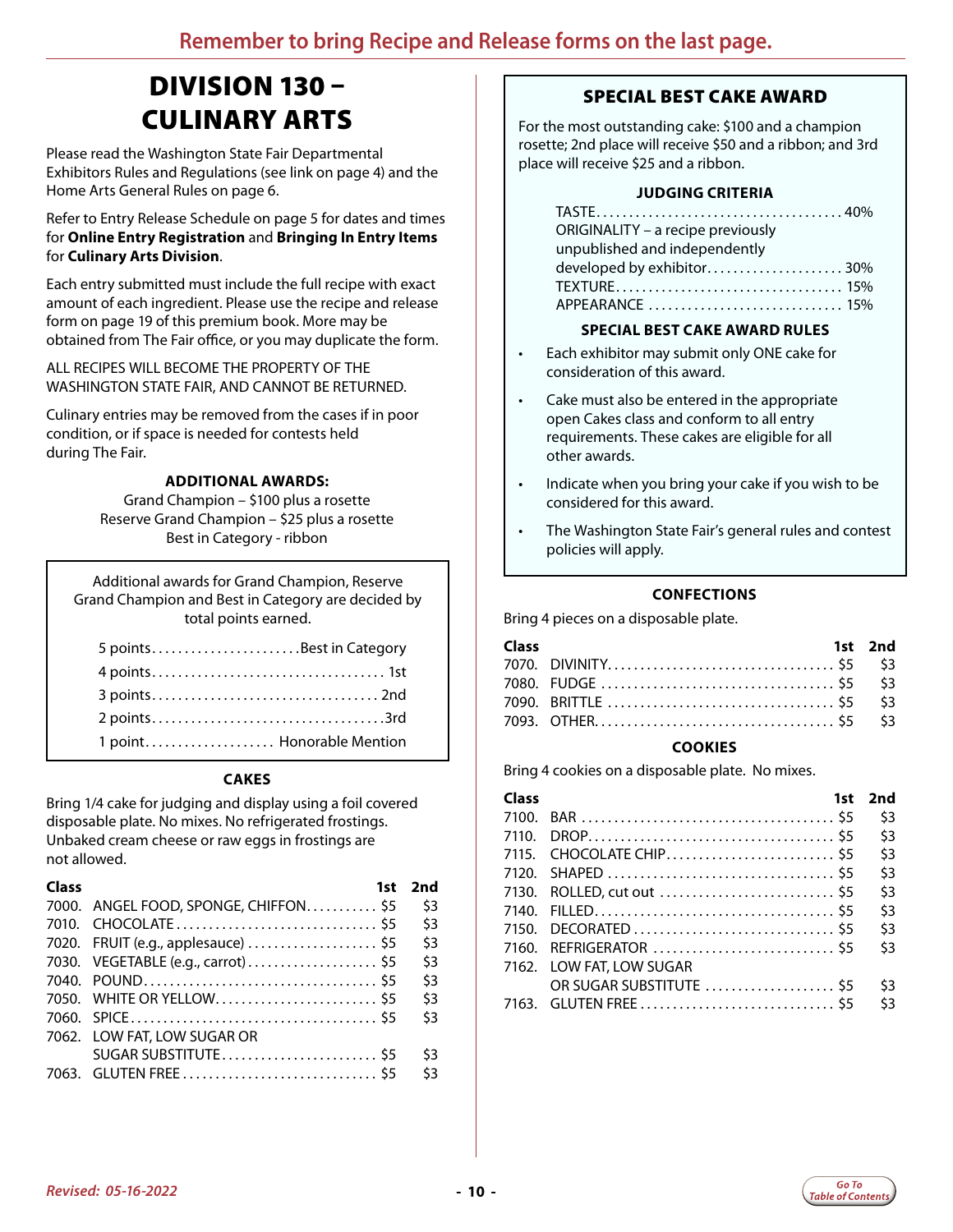#### **PIES**

<span id="page-10-0"></span>No pumpkin, custard, cream, meringue or other refrigerator type pies will be allowed. No mixes or prepared fillings, cream cheese or eggs may be used.

#### **PAN SPECIFICATIONS:**

All pies must be in aluminum disposable pans, no more than 9" outer top edge diameter.

| Class |                                           | 1st 2nd |
|-------|-------------------------------------------|---------|
|       |                                           | \$3     |
|       |                                           | \$3     |
|       |                                           | 53      |
|       |                                           | \$3     |
|       |                                           | \$3     |
|       |                                           | \$3     |
|       | 7192. OTHER – types not listed above  \$5 | \$3     |

#### **YEAST BREADS**

Bring a loaf no less than 4" x 6", no mixes.

No uncooked cream cheese or egg toppings.

#### **NO AUTOMATIC BREAD MACHINE BREADS WILL BE ACCEPTED.**

| Class | 1st                                 | 2nd |
|-------|-------------------------------------|-----|
|       |                                     | \$3 |
|       |                                     | \$3 |
|       |                                     | \$3 |
|       | 7242. FLOUR OTHER THAN WHEAT OR RYE |     |
|       |                                     | \$3 |
|       |                                     | \$3 |
|       |                                     | \$3 |
|       | 7260. FRENCH OR SOURDOUGH\$5        | \$3 |
|       |                                     | \$3 |
|       |                                     | \$3 |

### YEAST BREAD AWARD

To promote the use of wheat products, the **Washington Association of Wheat Growers**, 109 East First Avenue, Ritzville, WA 99169 offers the following awards to the best overall wheat exhibits in the Yeast Bread Category.

1st place . . . . . . . . Cookbook and Rosette Ribbon 2nd place. . Cookbook

QUICK BREADS Bring a loaf no less than 4" x 6". No mixes.

| Class |                              | 1st 2nd |
|-------|------------------------------|---------|
|       |                              | \$3     |
|       |                              | \$3     |
|       |                              | \$3     |
|       |                              | \$3     |
|       |                              | \$3     |
|       | 7343. LOW FAT, LOW SUGAR \$5 | \$3     |
|       |                              | \$3     |

**\_\_\_\_\_\_\_\_\_\_\_\_\_\_\_\_\_\_\_\_\_\_\_\_\_\_\_\_\_\_\_\_\_\_\_\_\_\_\_\_\_\_\_\_\_\_\_\_\_\_\_\_\_\_\_\_\_\_\_\_\_\_\_\_\_**

### **PLEASE NOTE:**

**AMATEUR DECORATED CAKE, CUPCAKE AND CAKE POP CONTEST & BEST QUICK BREAD COFFEE CAKE CONTEST WILL BE BROUGHT IN ON AUGUST 30 WITH ALL OTHER CULINARY ENTRIES.**

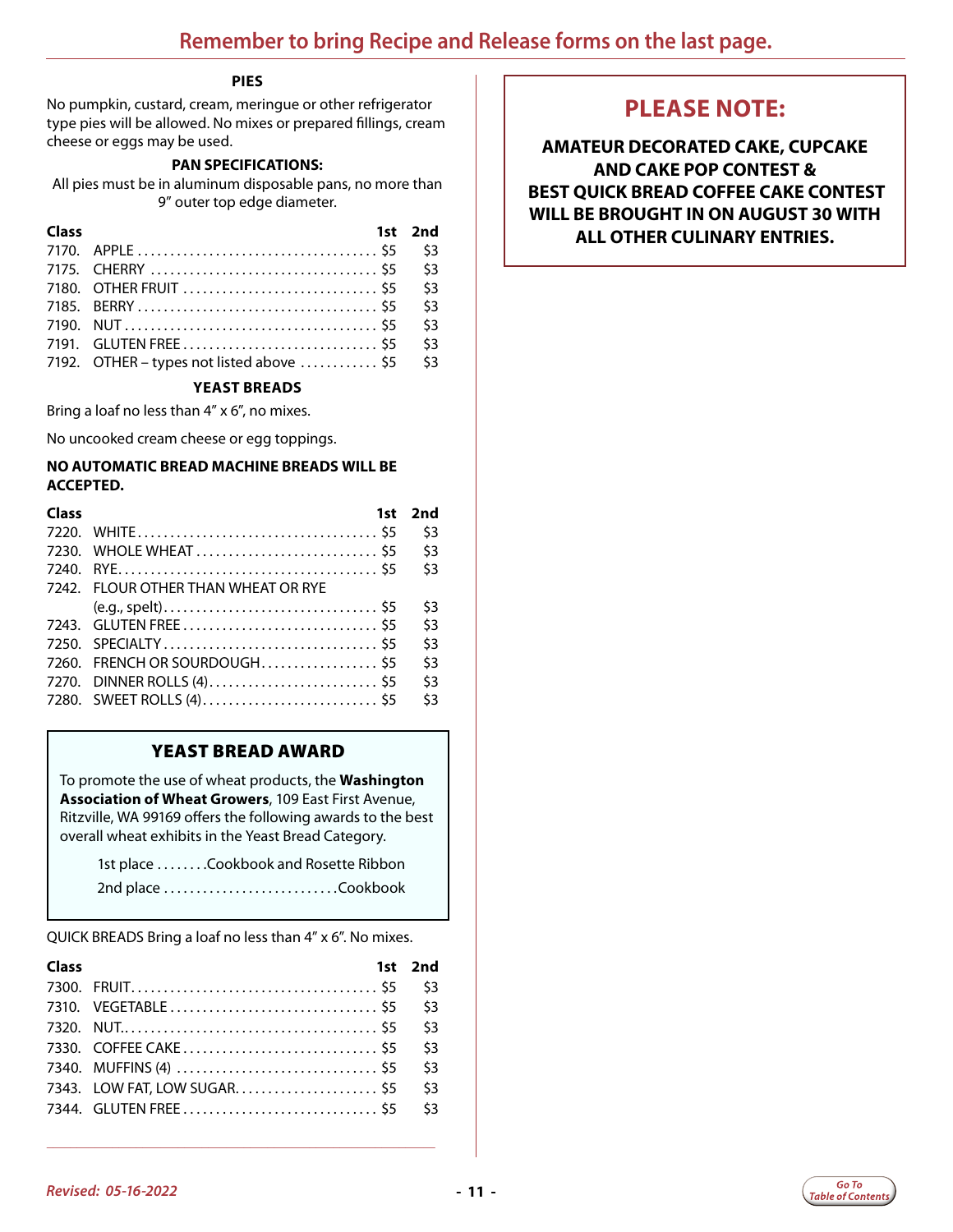# <span id="page-11-0"></span>DIVISION 136 – AMATEUR DECORATED CAKE, CUPCAKE AND CAKE POP CONTESTS

Decorate a beautiful cake , four cupcakes or a minimum of four cake pops and bring them to Home Arts on our *Culinary Arts day (see pg. 5)*

| Online Entry Due:  Thu., Aug. 25, 10pm |  |
|----------------------------------------|--|
|----------------------------------------|--|

**Bring your Entry:. . . Thu., Aug. 30, 11am – 6pm**

#### **PRIZES:**

| <b>Class</b> |                                           | 1st 2nd 3rd |  |
|--------------|-------------------------------------------|-------------|--|
|              |                                           |             |  |
|              | 7068. CUPCAKE CONTEST (4)  \$50 \$30 \$20 |             |  |
|              | 7069. CAKE POPS (MIN 4) \$50 \$30 \$20    |             |  |

#### **CONTEST RULES:**

- Please read the Washington State Fair Departmental Exhibitors Rules and Regulations (see link on page 4), the Home Arts general rules on page 6 and Culinary Arts rules on page 10.
- Refer to *Culinary Arts Division* dates/times in Entry & Release Regular Schedule for Online Entry Registration and Bringing In Entry Items, on page 5.
- Each entry submitted must include full frosting/fondant recipe with exact amount of each ingredient. Use Recipe and Release forms on the last page of this book.
- All recipes become the property of the Washington State Fair and cannot be returned.
- Each entry cannot exceed 12" in width and 12" height and mounting surface no more then 2" larger than the cake. Four individual cupcakes on a 9" disposable plate are required for entry. A minimum of four cake pops are required for entry.
- All embellishments must be edible and cake mixes are allowed for this contest
- Create your best decorated cake using any butter cream, royal icing or fondant type frosting.

#### **JUDGING CRITERIA**

**\_\_\_\_\_\_\_\_\_\_\_\_\_\_\_\_\_\_\_\_\_\_\_\_\_\_\_\_\_\_\_\_\_\_\_\_\_\_\_\_\_\_\_\_\_\_\_\_\_\_\_\_\_\_\_\_\_\_\_\_\_\_\_\_\_**

# DIVISION 143 – BEST QUICK BREAD COFFEE CAKE CONTEST

#### **Online Entry Due: ...............Thurs., Aug. 25, 10pm**

Bring your Entry: . . . . . . . . . . . Thurs., Aug. 30, 11am - 6pm

*PRIZES:* 

| <b>Class</b> |                               | 1st 2nd 3rd |  |
|--------------|-------------------------------|-------------|--|
|              | 7345. QUICK BREAD COFFEE CAKE |             |  |
|              |                               |             |  |

#### **CONTEST RULES**

- Please read the Washington State Fair Departmental Exhibitors Rules and Regulations (see link on page 4), the Home Arts general rules on page 6 and Culinary Arts rules on page 10.
- Refer to *Culinary Arts Division* dates/times in Entry & Release Regular Schedule for Online Entry Registration and Bringing In Entry Items, on page 5.
- Bring your quick bread/coffee cake to the Home Arts Department on the 2nd floor of the Pavilion.
- Bring 1/4 of your favorite quick bread coffee cake for judging and display on a disposable plate. No mixes.
- Entries must be accompanied by neatly printed or typed recipe and release forms, provided on the last page of this book. Every ingredient must be listed in exact measurements, and the type of ingredient must be specified (e.g., shortening or butter). All preparation steps, size of pan, temperature and baking times must be specified.
- All recipes become the property of the Washington State Fair.

#### **JUDGING CRITERIA:**

| APPEARANCE 40% |  |
|----------------|--|
|                |  |
|                |  |
|                |  |

**\_\_\_\_\_\_\_\_\_\_\_\_\_\_\_\_\_\_\_\_\_\_\_\_\_\_\_\_\_\_\_\_\_\_\_\_\_\_\_\_\_\_\_\_\_\_\_\_\_\_\_\_\_\_\_\_\_\_\_\_\_\_\_\_\_**

*Culinary Arts, continued…*

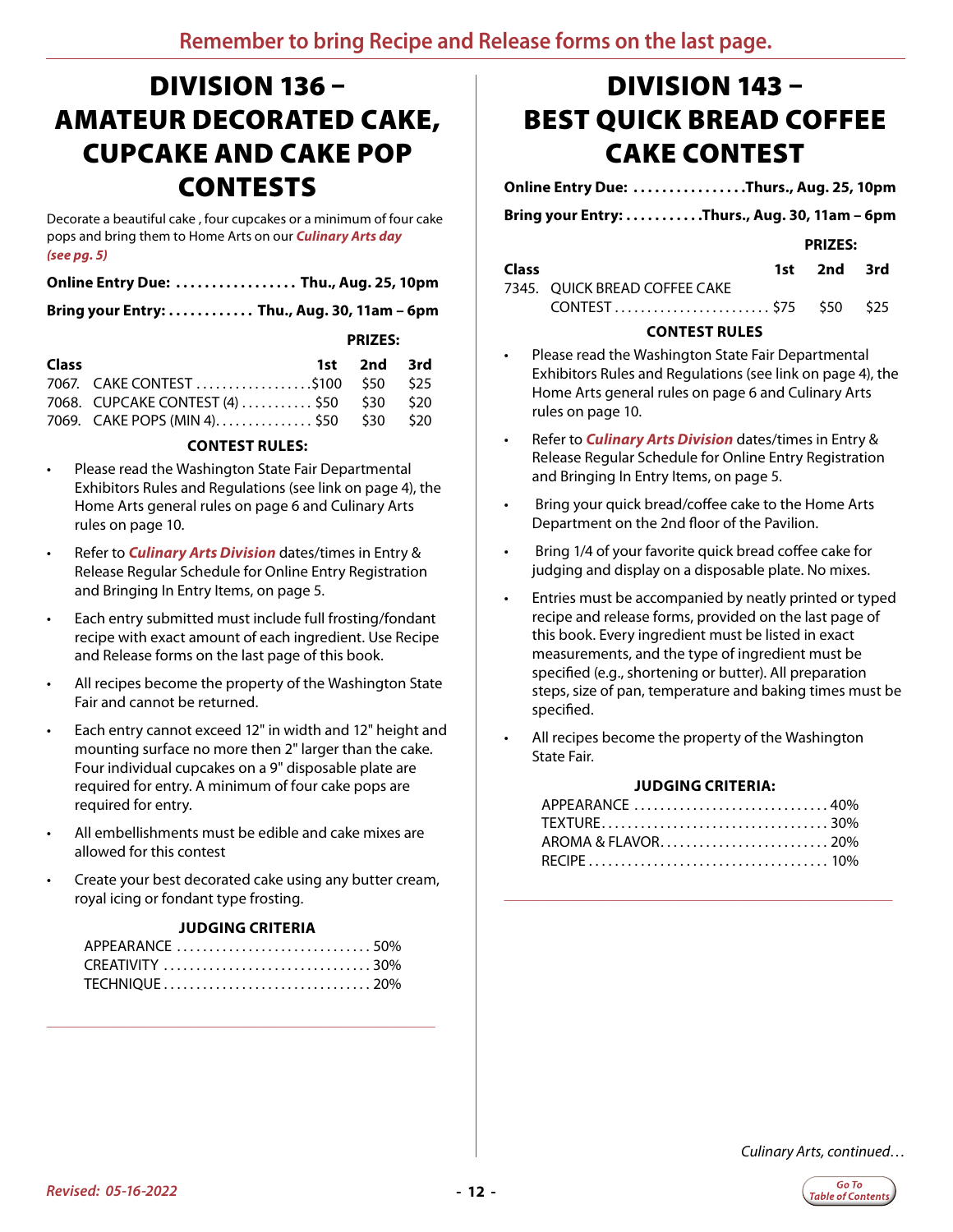# <span id="page-12-0"></span>DIVISION 159 – EDIBLE ART CONTEST

Do you display your hors d'oeuvres in a pyramid? Do you cut a bear silhouette in your watermelon rind? Does your bean dip look like a food football field? This is the contest for you!.

|  | Online Entry Due:  Thurs., Sept. 1, 10pm |  |  |  |
|--|------------------------------------------|--|--|--|
|  |                                          |  |  |  |

**Bring your Entry:. . . Sat., Sept. 3, 10:30am – 12:30pm**

 **PRIZES:** 

| <b>Class</b> |                        | 1st 2nd 3rd |  |
|--------------|------------------------|-------------|--|
|              | 7364. EDIBLE ART       |             |  |
|              | CONTEST\$100 \$50 \$25 |             |  |

#### **CONTEST RULES:**

- Please read the Washington State Fair Departmental Exhibitors Rules and Regulations (see link on page 4) and the Home Arts general rules on page 6.
- Present your entry *and* online entry summary/receipt at the gate of your choice for your admission to The Fair on contest day. No additional passes will be distributed.
- Bring entries to the Home Arts Department on the 2nd floor of the Pavilion.
- **Automatic 5% deduction for all exhibitors not in line by 12:30pm**. Judging begins at 1pm.
- Bring your creation for judging and display on a disposable plate or disposable container. Entries cannot exceed a maximum size of 10"x10"x10"
- All entries must be accompanied by neatly printed or typed recipe and release forms, provided on the last page of this book. Every ingredient must be listed in exact measurements and the type of ingredient and items used to build/create your artwork must be specified (e.g., cucumbers, bell pepper, toothpicks, skewers). **No cake or cookie products.**
- All recipes become the property of the Washington State Fair.

#### **JUDGING CRITERIA:**

**\_\_\_\_\_\_\_\_\_\_\_\_\_\_\_\_\_\_\_\_\_\_\_\_\_\_\_\_\_\_\_\_\_\_\_\_\_\_\_\_\_\_\_\_\_\_\_\_\_\_\_\_\_\_\_\_\_\_\_\_\_\_\_\_\_**

# DIVISION 163 – WASHINGTON STATE FAIR'S SOURDOUGH BREAD CONTEST

**Online Entry Due: ...................Sat., Sept. 3, 10pm** 

**Bring your Entry:. . . Mon., Sept. 5, 10:30am – 12:30pm**

*PRIZES:* 

| <b>Class</b> |                                              | 1st 2nd 3rd |  |
|--------------|----------------------------------------------|-------------|--|
|              | 7368. SOURDOUGH BREAD CONTEST \$75 \$50 \$25 |             |  |

#### **CONTEST RULES:**

- Please read the Washington State Fair Departmental Exhibitors Rules and Regulations (see link on page 4) and the Home Arts general rules on page 6.
- Present your entry *and* online entry summary/receipt at the gate of your choice for your admission to The Fair on contest day. No additional passes will be distributed.
- Bring entries to the Home Arts Department on the 2nd floor of the Pavilion.
- **There will be an automatic 5% deduction for all exhibitors not in line by 12:30pm.** Judging begins at 1pm.
- Bring bread on a 9 inch disposable plate
- Entries must be accompanied by neatly printed or typed recipe and release forms, provided on the last page of this book. Every ingredient must be listed in exact measurements, and the type of ingredient must be specified (e.g., shortening or butter). All preparation steps, size of pan, temperature and baking times must be specified.
- All recipes become the property of the Washington State Fair.

#### **JUDGING CRITERIA:**

| APPEARANCE 40% |  |
|----------------|--|
|                |  |
|                |  |
|                |  |

**\_\_\_\_\_\_\_\_\_\_\_\_\_\_\_\_\_\_\_\_\_\_\_\_\_\_\_\_\_\_\_\_\_\_\_\_\_\_\_\_\_\_\_\_\_\_\_\_\_\_\_\_\_\_\_\_\_\_\_\_\_\_\_\_\_**

*Culinary Arts, continued…*

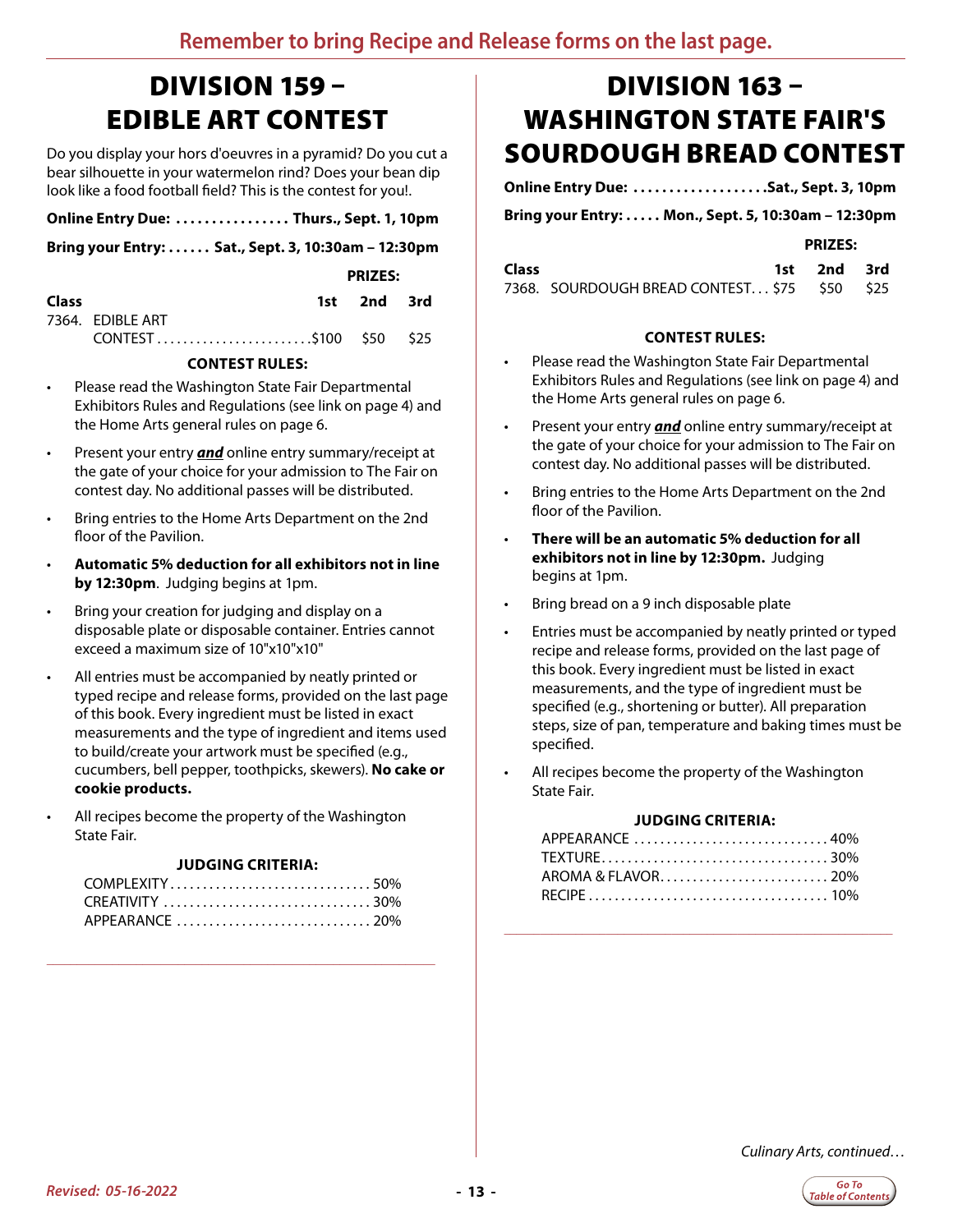# <span id="page-13-0"></span>DIVISION 121 – SALSA SHOWDOWN

Enter your taste-bud-tingling, easy to prepare, intensely flavored mixture of vegetables or fruits, herbs and spices. **One entry per person.**

| Online Entry Due:  Tues., Sept. 6, 10pm |  |  |
|-----------------------------------------|--|--|
|                                         |  |  |

**Bring your Salsa:. . . Thu., Sept. 8, 4:30pm – 6:30pm**

 **PRIZES:**

| Class                                | 1st 2nd 3rd |  |
|--------------------------------------|-------------|--|
| 6569. SALSA SHOWDOWN \$100 \$50 \$25 |             |  |

#### **CONTEST RULES**

- Please read the Washington State Fair Departmental Exhibitors Rules and Regulations (see link on page 4) and the Home Arts General Rules on page 6.
- Present your entry *and* online entry summary/receipt at the gate of your choice for your admission to The Fair on contest day. No additional passes will be distributed.
- Bring entries to the Home Arts Department on the 2nd floor of the Pavilion.
- **There will be an automatic 5% deduction for all exhibitors not in line by 6:30 pm.** Judging begins at 7 pm.
- Each entry submitted must include full recipe with exact amounts of each ingredient. Use Recipe and Release forms on the last page of this book.
- All recipes become the property of the Washington State Fair.
- Salsa may not contain meat and only fresh products are acceptable. No processed salsa.
- Bring your entry in a **1/2 pint standard canning jar. Chips will be provided. No additional embellishments are allowed.**
- On the label, specify if your salsa as hot or mild, include the name of your recipe and the date made. Do not put your name on the label.
- Please label your jars. (See example below)

Name of Recipe:

Date

#### **JUDGING CRITERIA:**

\_\_\_\_\_\_\_\_\_\_\_\_\_\_\_\_\_\_\_\_\_\_\_\_\_\_\_\_\_\_\_\_\_\_\_\_\_\_\_\_\_\_\_\_\_

**\_\_\_\_\_\_\_\_\_\_\_\_\_\_\_\_\_\_\_\_\_\_\_\_\_\_\_\_\_\_\_\_\_\_\_\_\_\_\_\_\_\_\_\_\_\_\_\_\_\_\_\_\_\_\_\_\_\_\_\_\_\_\_\_\_**

# DIVISION 154 – ADULT-CHILD DECORATED CUPCAKE CONTEST

**Online Entry Due:. . . Thu., Sept. 8, 10pm**

**Bring your Entry:. . . Sat., Sept. 10, 10:30am – 12:30pm**

 **PRIZES:**

| <b>Class</b> |                                | 1st 2nd 3rd |  |
|--------------|--------------------------------|-------------|--|
|              | 7165. ADULT-CHILD DECORATED    |             |  |
|              | CUPCAKE CONTEST \$50 \$30 \$20 |             |  |

#### **CONTEST RULES**

- Please read the Washington State Fair Departmental Exhibitors Rules and Regulations (see link on page 4) and the Home Arts general rules on page 6.
- Present your entry *and* online entry summary/receipt at the gate of your choice for your admission to The Fair on contest day. No additional passes will be distributed.
- Bring your cookies to the Home Arts Department on the 2nd floor of the Pavilion.
- **There will be an automatic 5% deduction for all exhibitors not in line by 12:30pm.** Judging begins at 1pm.
- All recipes become the property of the Washington State Fair.
- Each entry submitted must include full frosting/fondant recipe with exact amount of each ingredient. Use Recipe and Release forms on the last page of this book.
- Bring four (4) cupcakes on a disposable plate.
- Children must be 6–15 years old.
- Cake mixes are allowed for this contest.
- All decorations must be edible.
- Create your best decorated cupcakes using any butter cream, royal icing or fondant type frosting.

#### **JUDGING CRITERIA**

| APPEARANCE 50%  |  |
|-----------------|--|
| CREATIVITY  25% |  |
|                 |  |
|                 |  |

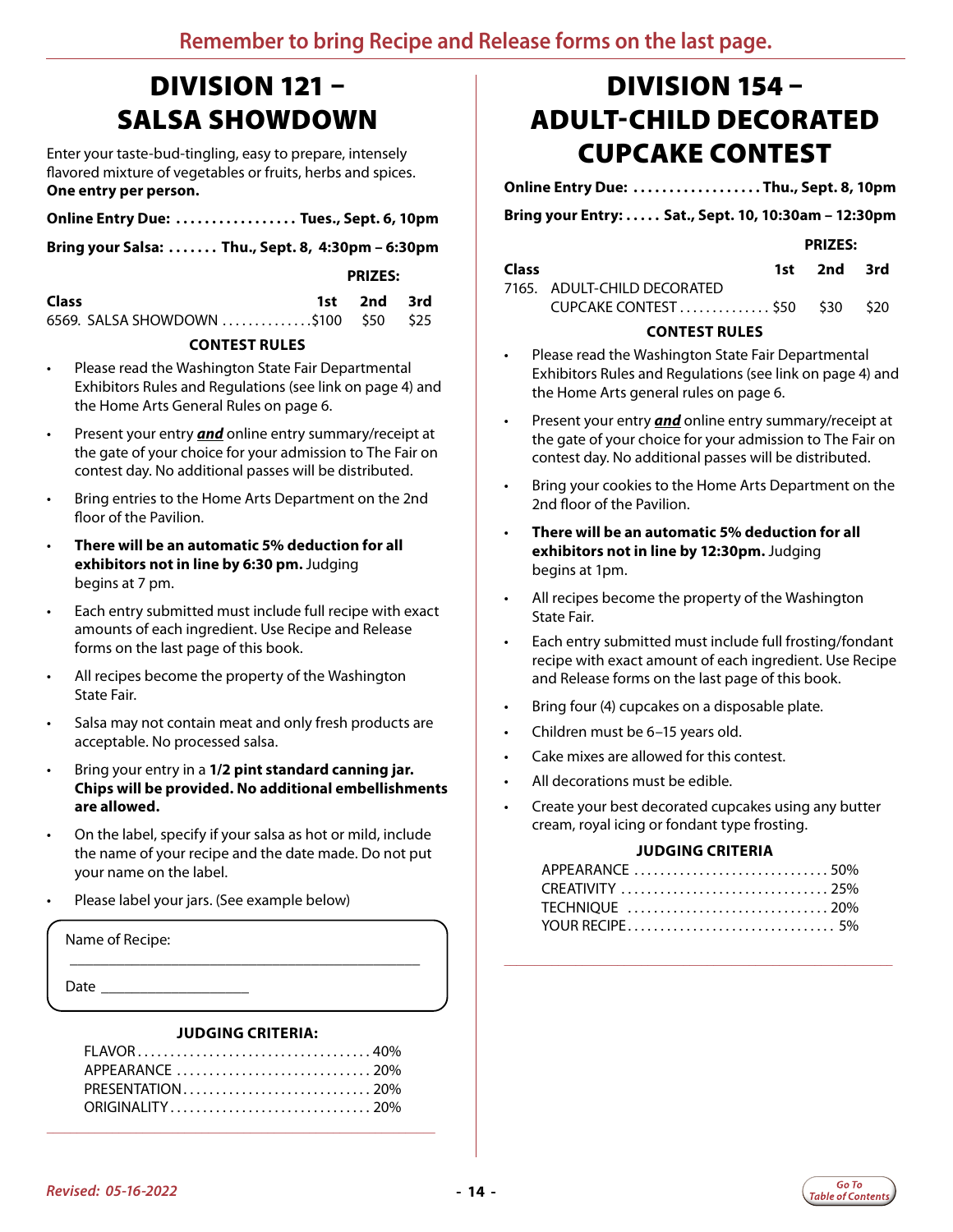# <span id="page-14-0"></span>DIVISION 153 – SOUP'S ON! CONTEST

Calling all soup cookers! Enter your favorite soup recipe and compete for top prizes. Bring your soup entry to the Home Arts Department on contest day.

| Online Entry Due:  Fri., Sept. 9, 10pm |  |  |
|----------------------------------------|--|--|
|                                        |  |  |

**Bring your Soup:. . . Sun., Sept. 11, 4:30pm – 6:30pm**

 **PRIZES:**

| Class                           | 1st 2nd 3rd |  |
|---------------------------------|-------------|--|
| 6571. SOUP'S ON! \$75 \$50 \$25 |             |  |

#### **CONTEST RULES**

- Please read the Washington State Fair Departmental Exhibitors Rules and Regulations (see link on page 4) and the Home Arts General Rules on page 6.
- Present your entry *and* online entry summary/receipt at the gate of your choice for your admission to The Fair on contest day. No additional passes will be distributed.
- Bring your entries to the Home Arts Department on the 2nd floor of the Pavilion.
- **Automatic 5% deduction for exhibitors not in line by 6:30 pm.** Our panel of judges will begin tasting at 7 pm.
- **Bring your precooked soup in an unsealed wide mouth pint canning jar.** Soup will be kept warm until judging.
- Each entry submitted must include full recipe with exact amount of each ingredient. Use Recipe and Release forms on the last page of this book.
- All recipes become the property of the Washington State Fair.
- Only fresh products are acceptable. No processed soup or premixes will be accepted.

#### **JUDGING CRITERIA**

| APPEARANCE  10%              |  |
|------------------------------|--|
| CREATIVITY/ ORIGINALITY  20% |  |
|                              |  |
| EASE OF PREPARATION  10%     |  |

**\_\_\_\_\_\_\_\_\_\_\_\_\_\_\_\_\_\_\_\_\_\_\_\_\_\_\_\_\_\_\_\_\_\_\_\_\_\_\_\_\_\_\_\_\_\_\_\_\_\_\_\_\_\_\_\_\_\_\_\_\_\_\_\_\_**

*Culinary Arts, continued…*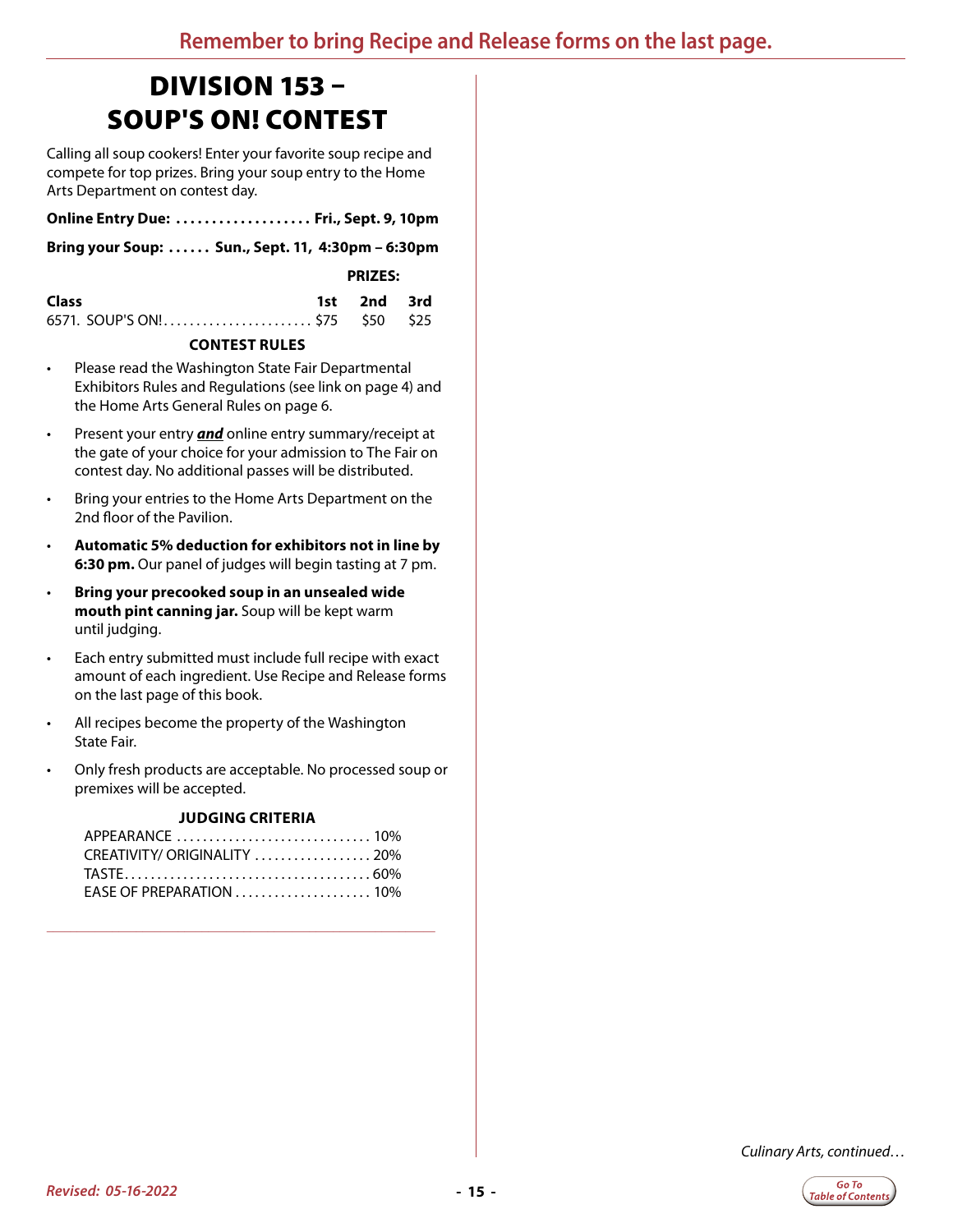### **Remember to bring Recipe and Release forms on the last page.**

<span id="page-15-0"></span>

# DIVISION 146 – BROWN & HALEY ADULT BAKING CONTEST

**Online Entry Due:**

**Class 7362. . . Sat., Sept. 10, 10pm**

**Bring your Entry:**

**Class 7362. . . Mon., Sept. 12, 4:30am – 6:30pm**

#### **CONTEST**

#### **Class**

7360. Almond ROCA Baking Contest for adults (ages 16 and older).

#### **PRIZES**

1st Place: \$100 + Brown & Haley gift basket 2nd Place: \$50 + Brown & Haley gift basket 3rd Place: \$25 + Brown & Haley gift basket

Taxes on prizes are the responsibility of the winner. Contest is void where prohibited or otherwise regulated by law.

**All participants of the Baking and Confection Contest that attend the judging will receive an invitation to a special celebration, that includes free confections, to be held at Brown & Haley's Fife headquarters**.

#### **JUDGING CRITERIA**

| APPEARANCE 50%                                                      |  |
|---------------------------------------------------------------------|--|
|                                                                     |  |
| EASE OF PREPARATION $\ldots \ldots \ldots \ldots \ldots \ldots 5\%$ |  |
| STORY, ANECDOTE AND/OR PHOTO  5%                                    |  |

#### **CONTEST RULES**

- Please read the Washington State Fair Departmental Exhibitors Rules and Regulations (see link on page 4) and the Home Arts general rules on page 6.
- Present your entry *and* online entry summary/receipt at the gate of your choice for your admission to The Fair on contest day. No additional passes will be distributed. Take your entry to the Home Arts Department on the 2nd floor of the Pavilion.
- Bring your entry for judging and display on a disposable 9" plate.
- **Automatic 5% deduction for all exhibitors not in line by 6:30pm on contest day.** Judging begins at 7pm.
- Entries must be accompanied by a photo. Entries must be accompanied by neatly printed or typed recipe and release forms, provided on the last page of this book. Illegible recipes are subject to disqualification. Recipes must list specific recipe ingredients and amounts, followed by clear directions. Include one or more of the following: photo, anecdote and/or story about your recipe.
- All recipes entered into the contest become property of Brown & Haley and the Washington State Fair. By participating, contestants agree that Brown & Haley and the Washington State Fair may edit, adapt, copyright, publish and use any or all of the recipes entered. They may also use contestant names, stories and photos for publicity, promotion or advertising without compensation.
- Recipes should be named, original, unpublished and the sole property of the entrant. Recipes must not have been previously entered into other contests.
- All recipes must include Brown & Haley confections: ROCA® Buttercrunch (almond, dark, cashew, mocha, macadamia, peppermint or sea salt caramel; ROCA® THINS (milk, dark, extra dark with sea salt or peppermint); MOUNTAIN® THINS (Peanut Butter, Wild Berry, or Trail Mix); MOUNTAIN® BARS (Vanilla, Peanut Butter or Cherry).
- Recipes containing raw eggs will not be accepted.
- The contest is intended for amateur bakers only. Professional bakers/chefs or those who earn a significant portion of their livelihood from baking/cooking may not enter the contest.
- Employees of Brown & Haley and members of the immediate family of any such persons are eligible to participate and win.
- Washington State Fair is not responsible for lost, stolen, illegible, misdirected or late entries. By entering the contest, exhibitor accepts and agrees to these requirements and the decisions of the judges, which shall be final.

Visit the Brown & Haley website for a full listing of products as well as our store locations **www.brown-haley.com**

**\_\_\_\_\_\_\_\_\_\_\_\_\_\_\_\_\_\_\_\_\_\_\_\_\_\_\_\_\_\_\_\_\_\_\_\_\_\_\_\_\_\_\_\_\_\_\_\_\_\_\_\_\_\_\_\_\_\_\_\_\_\_\_\_\_**

*Culinary Arts, continued…*

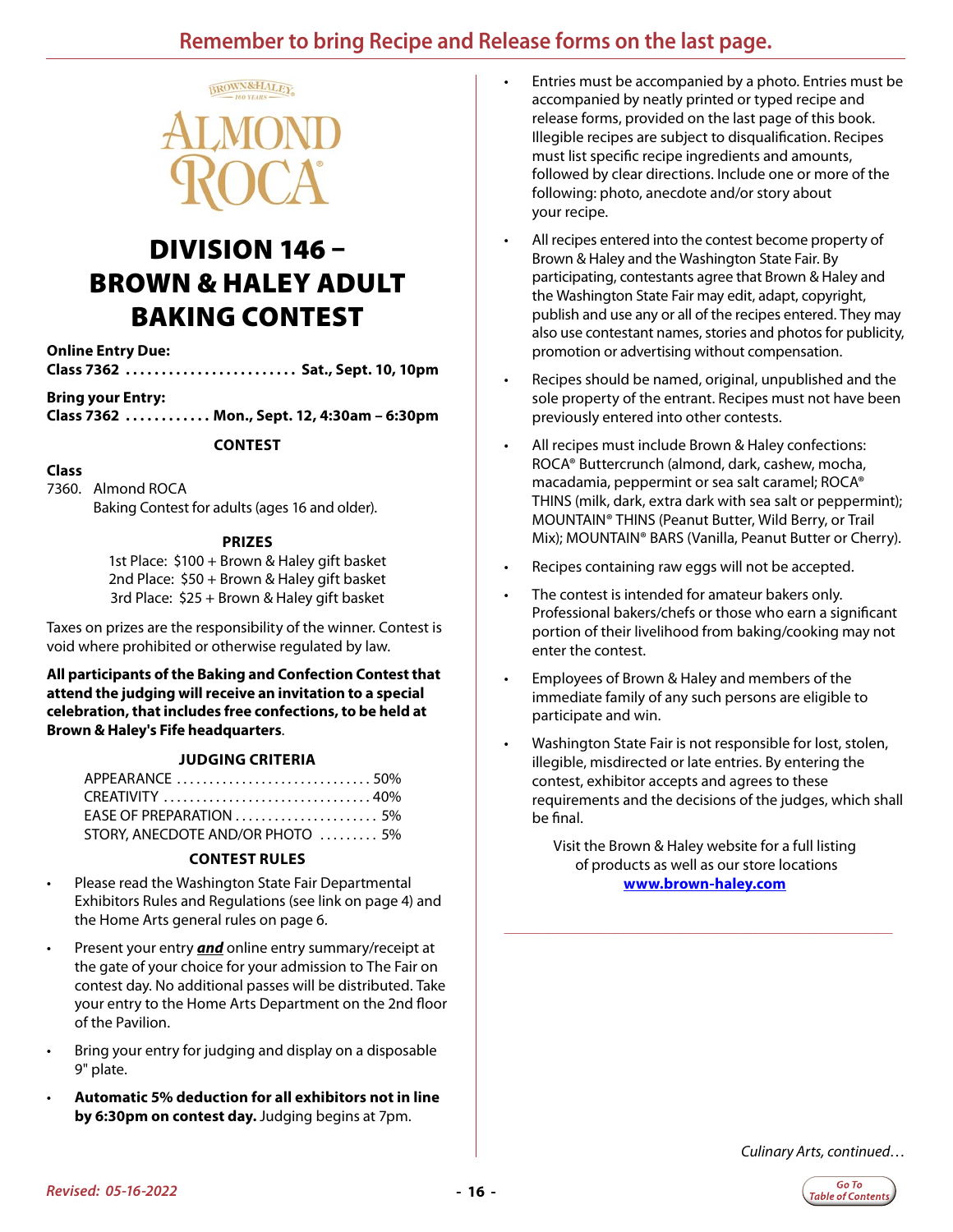# <span id="page-16-0"></span>DIVISION 147 – CELEBRATE WASHINGTON: APPLE DESSERT CONTEST

**Online Entry Due: . . Mon., Sept. 12, 10pm**

**Bring your Dessert: . . Wed., Sept. 14, 4:30pm – 6:30pm**

*PRIZES:* 

| Class |                                             | 1st 2nd 3rd |  |
|-------|---------------------------------------------|-------------|--|
|       | 7197. APPLE DESSERT CONTEST \$100 \$50 \$25 |             |  |

#### **CONTEST RULES**

- Please read the Washington State Fair Departmental Exhibitors Rules and Regulations (see link on page 4), the Home Arts general rules on page 6.
- Present your entry *and* online entry summary/receipt at the gate of your choice for your admission to The Fair on contest day. No additional passes will be distributed.
- Bring your apple dessert to the Home Arts Department on the 2nd floor of the Pavilion.
- **There will be an automatic 5% deduction for all exhibitors not in line by 6:30pm.** Judging begins at 7pm.
- You may enter any dessert made with Washington apples.
- Bring your dessert for judging and display on a disposable 9" plate.
- Entries must be accompanied by neatly printed or typed recipe and release forms, provided on the last page of this book. Every ingredient must be listed in exact measurements and the type of ingredient must be specified (e.g., shortening or butter). All preparation steps, size of pan, temperature, and baking times must be specified.
- All recipes become the property of the Washington State Fair.

| JUDGING CRITERIA |  |
|------------------|--|
|------------------|--|

| ORIGINALITY/CREATIVITY 50% |  |
|----------------------------|--|
|                            |  |
|                            |  |

**\_\_\_\_\_\_\_\_\_\_\_\_\_\_\_\_\_\_\_\_\_\_\_\_\_\_\_\_\_\_\_\_\_\_\_\_\_\_\_\_\_\_\_\_\_\_\_\_\_\_\_\_\_\_\_\_\_\_\_\_\_\_\_\_\_**

# DIVISION 161 – FRIED BREADS FROM AROUND THE WORLD CONTEST

Many cultures have scrumptious fried bread traditions. Whether it be Navajo fry bread, Norwegian lefse, Indian potato chapati, or Southern hush puppies, bring your ethnic recipes to share!

### **Online Entry Due: . . Tues., Sept. 13, 10pm**

**Bring Your Bread: . Thurs., Sept. 15, 4:30pm – 6:30pm**

#### **PRIZES:**

| <b>Class</b> |                                           | 1st 2nd 3rd |  |
|--------------|-------------------------------------------|-------------|--|
|              | 7380. FRIED BREAD CONTEST \$100 \$50 \$25 |             |  |

#### **CONTEST RULES**

- Please read the Washington State Fair Departmental Exhibitors Rules and Regulations (see link on page 4), the Home Arts general rules on page 6.
- Present your entry *and* online entry summary/receipt at the gate of your choice for your admission to The Fair on contest day. No additional passes will be distributed.
- Bring your fried bread to the Home Arts Department on the 2nd floor of the Pavilion.
- **There will be an automatic 5% deduction for all exhibitors not in line by 6:30pm.** Judging begins at 7pm.
- Bring your bread for judging and display on a disposable 9" plate.
- Entries must have the country and/or origin listed in the online description. Any brief anecdotal information, such as use in meals, celebrations, etc., are welcome but optional.
- Entries must be accompanied by neatly printed or typed recipe and release forms, provided on the last page of this book. Every ingredient must be listed in exact measurements and the type of ingredient must be specified (e.g., shortening or butter). All preparation steps, size of pan, temperature, and baking times must be specified. No meats or main dishes.
- All recipes become the property of the Washington State Fair.

#### **JUDGING CRITERIA**

| APPETIZING APPEARANCE 40% |  |
|---------------------------|--|
|                           |  |
|                           |  |
|                           |  |

**\_\_\_\_\_\_\_\_\_\_\_\_\_\_\_\_\_\_\_\_\_\_\_\_\_\_\_\_\_\_\_\_\_\_\_\_\_\_\_\_\_\_\_\_\_\_\_\_\_\_\_\_\_\_\_\_\_\_\_\_\_\_\_\_\_**

•

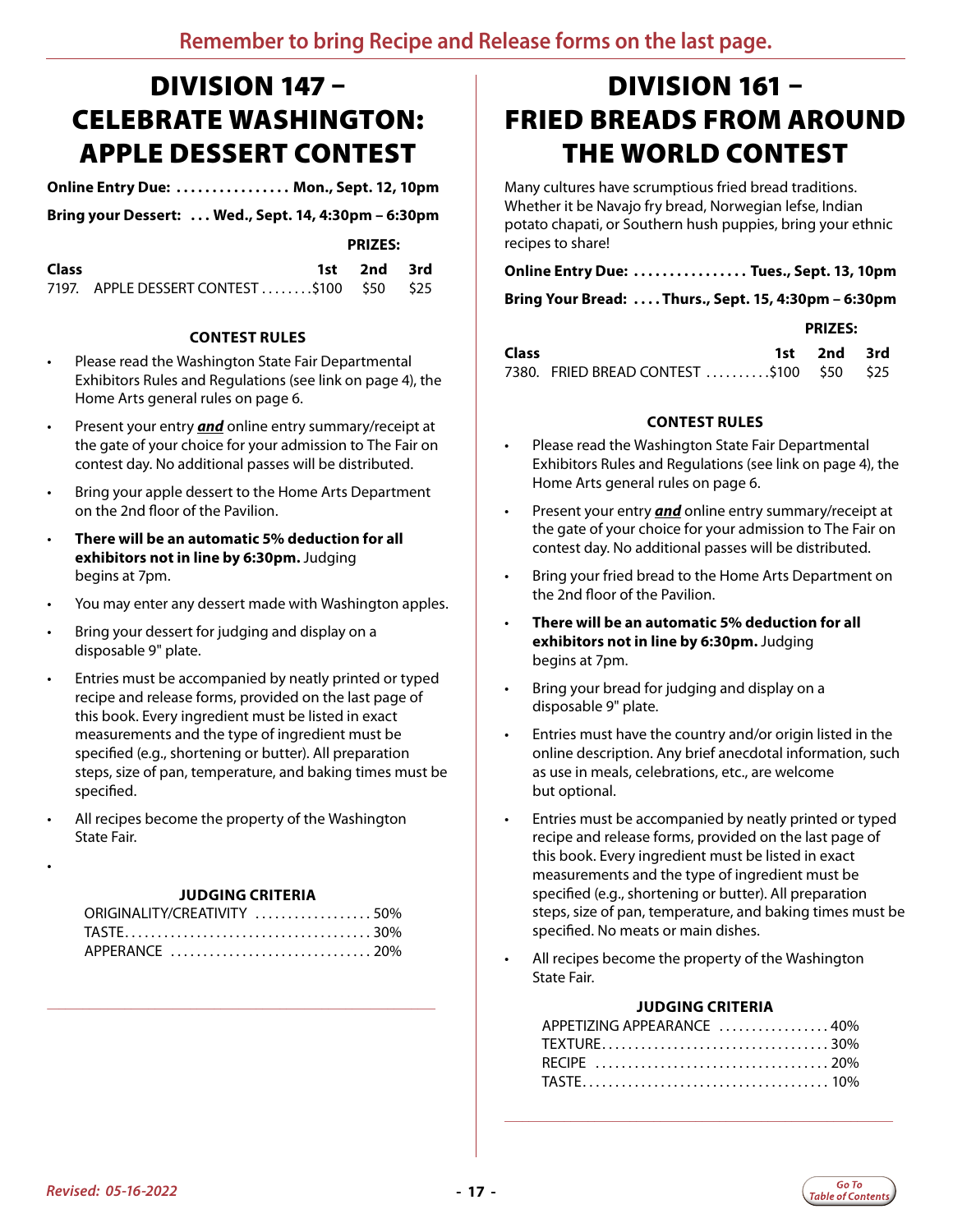<span id="page-17-0"></span>

### DIVISION 146 – BROWN & HALEY ADULT-CHILD SCULPTURE CONTEST

### **ADULT-CHILD COMPETITION**

#### **Online Entry Due:**

**Class 7362. . . Thu., Sept. 15 10pm**

#### **Bring your Entry:**

**Class 7362. . . Sat., Sept. 17, 10:30am – 12:30pm**

#### **CONTEST**

#### **Class**

7360. Brown & Haley Adult-Child Candy Sculpture/3-D Art (ages 15 and younger).

> Create a 3-D art piece using Brown & Haley products using the following: ROCA® Buttercrunch (almond, dark, cashew, mocha, macadamia, peppermint or sea salt caramel; ROCA® THINS (milk, dark, extra dark with sea salt or peppermint); MOUNTAIN® BARS (Vanilla, Peanut Butter or Cherry); CHOCOLATE COVERED GRAHAMS, Milk Chocolate Roca Bites, Dark Chocolate Roca Bites and Almond Roca Bites.

#### **PRIZES**

1st Place: \$100 + Brown & Haley gift basket 2nd Place: \$50 + Brown & Haley gift basket 3rd Place: \$25 + Brown & Haley gift basket

Taxes on prizes are the responsibility of the winner. Contest is void where prohibited or otherwise regulated by law.

**All participants of the Parent/Child Baking and Confection Contest that attend the judging will receive an invitation to a special celebration, that includes free confections, to be held at Brown & Haley's Fife headquarters**.

#### **JUDGING CRITERIA**

| APPEARANCE 50%                                                  |  |
|-----------------------------------------------------------------|--|
| CREATIVITY 40%                                                  |  |
| EASE OF PREPARATION $\ldots \ldots \ldots \ldots \ldots \ldots$ |  |
| STORY, ANECDOTE AND/OR PHOTO                                    |  |
|                                                                 |  |

#### **CONTEST RULES**

- Confections may be wrapped or unwrapped.
- Completed sculpture may not exceed 12"x12"x12".
- Please read the Washington State Fair Departmental Exhibitors Rules and Regulations (see link on page 4) and the Home Arts general rules on page 6.
- Present your entry *and* online entry summary/receipt at the gate of your choice for your admission to The Fair on contest day. No additional passes will be distributed.
- Bring your creations to the Home Arts Department on the 2nd floor of the Pavilion.
- **Automatic 5% deduction for all exhibitors not in line by entry deadline on contest day.** Judging begins at 1pm.
- Entries must be accompanied by a photo and neatly printed or typed story anecdote and release forms, provided on the last page of this book.
- All photos and stories entered into the contest become property of Brown & Haley and the Washington State Fair. By participating, contestants agree that both may also use contestant names, stories and photos for publicity, promotion or advertising without compensation.
- The contest is intended for amateur bakers/artists only. Professional bakers/artists or those who earn a significant portion of their livelihood from baking/artistry may not enter the contest.
- Employees of Brown & Haley and members of the immediate family of any such persons are eligible to participate and win.
- Washington State Fair is not responsible for lost, stolen, illegible, misdirected or late entries. By entering the contest, exhibitor accepts and agrees to these requirements and the decisions of the judges, which shall be final.
- Judging will be based on visual only. No tasting of entries.

Visit the Brown & Haley website for a full listing of products as well as our store locations **[www.brown-haley.com](http://www.brown-haley.com)**

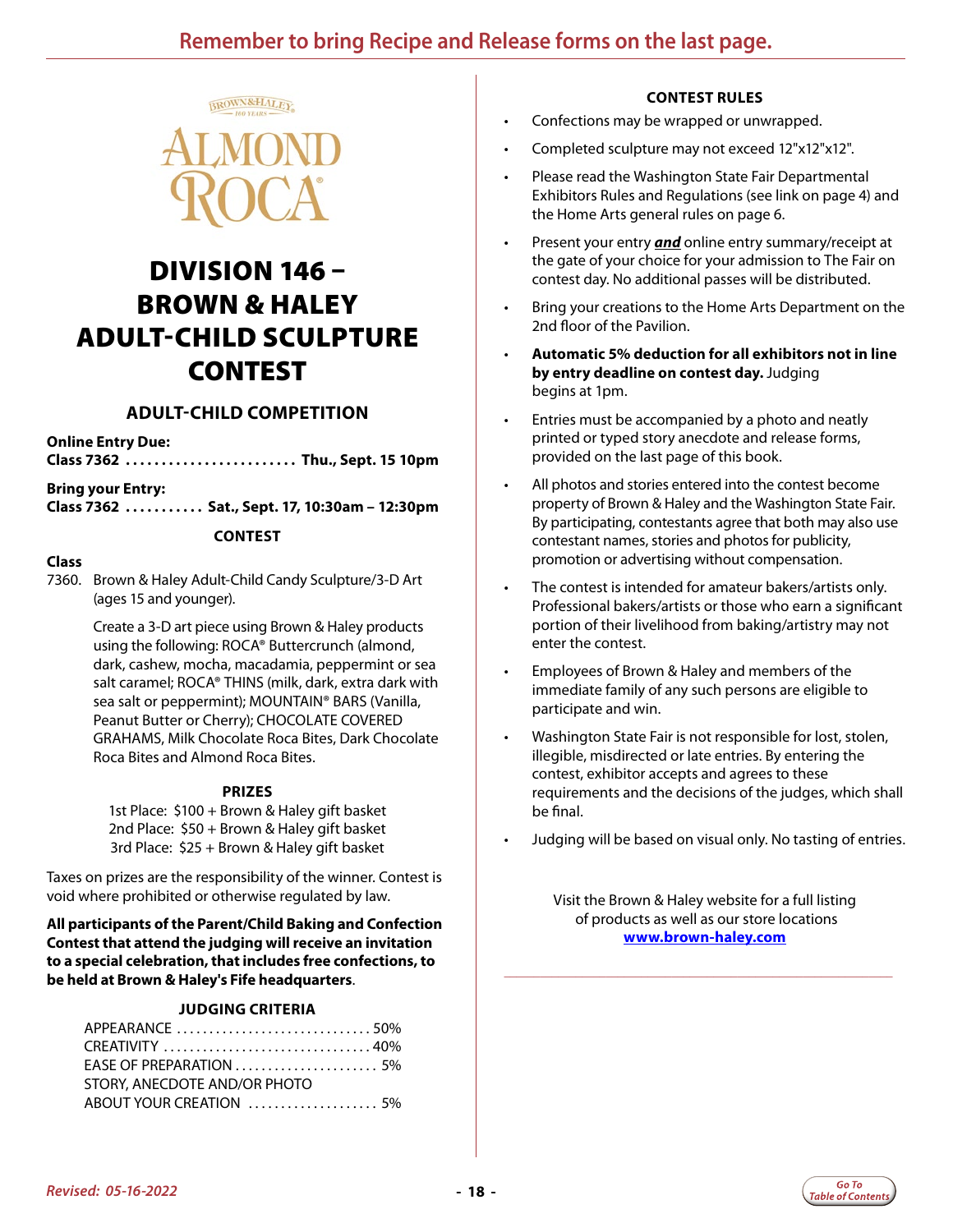### <span id="page-18-0"></span>DIVISION 140 – WASHINGTON STATE FAIR BERRY PIE CONTEST

**Online Entry Due: .................Sat., Sept. 17, 10pm** 

**Bring your Pie:. . . Mon., Sept. 19, 10:30am – 12:30pm**

 **PRIZES:**

| Class |                                  | 1st 2nd 3rd |  |
|-------|----------------------------------|-------------|--|
|       | 7195. PIE CONTEST\$100 \$50 \$25 |             |  |

#### **CONTEST RULES**

- Please read the Washington State Fair Departmental Exhibitors Rules and Regulations (see link on page 4), the Home Arts general rules on page 6 and Culinary Arts rules on page 12.
- Present your entry *and* online entry summary/receipt at the gate of your choice for your admission to The Fair on contest day. No additional passes will be distributed.
- Bring pies to the Home Arts Department on the 2nd floor of the Pavilion.
- **There will be an automatic 5% deduction for all exhibitors not in line by 12:30pm.** Judging begins at 1pm.
- Entries must be accompanied by neatly printed or typed recipe and release forms, provided on the last page of this book. Every ingredient must be listed in exact measurements, and the type of ingredient must be specified (e.g., shortening or butter). All preparation steps, size of pan, temperature and baking times must be specified.
- All recipes become the property of the Washington State Fair.
- Pies must be in an aluminum disposable pan no more than 9" outer top edge diameter. Pie decorations are allowed.
- Filling may contain no more than 50% of a fruit. Nuts, zest, juices and flavorings may be used.
- Pies can have single or double crust. You must include crust recipe.
- No refrigerator pies will be allowed. No unbaked eggs or cream cheese may be used. No mixes or commercial fillings allowed.

#### **JUDGING CRITERIA**

| FLAVOR 40%      |  |
|-----------------|--|
|                 |  |
| APPEARANCE 20%  |  |
| ORIGINALITY 10% |  |

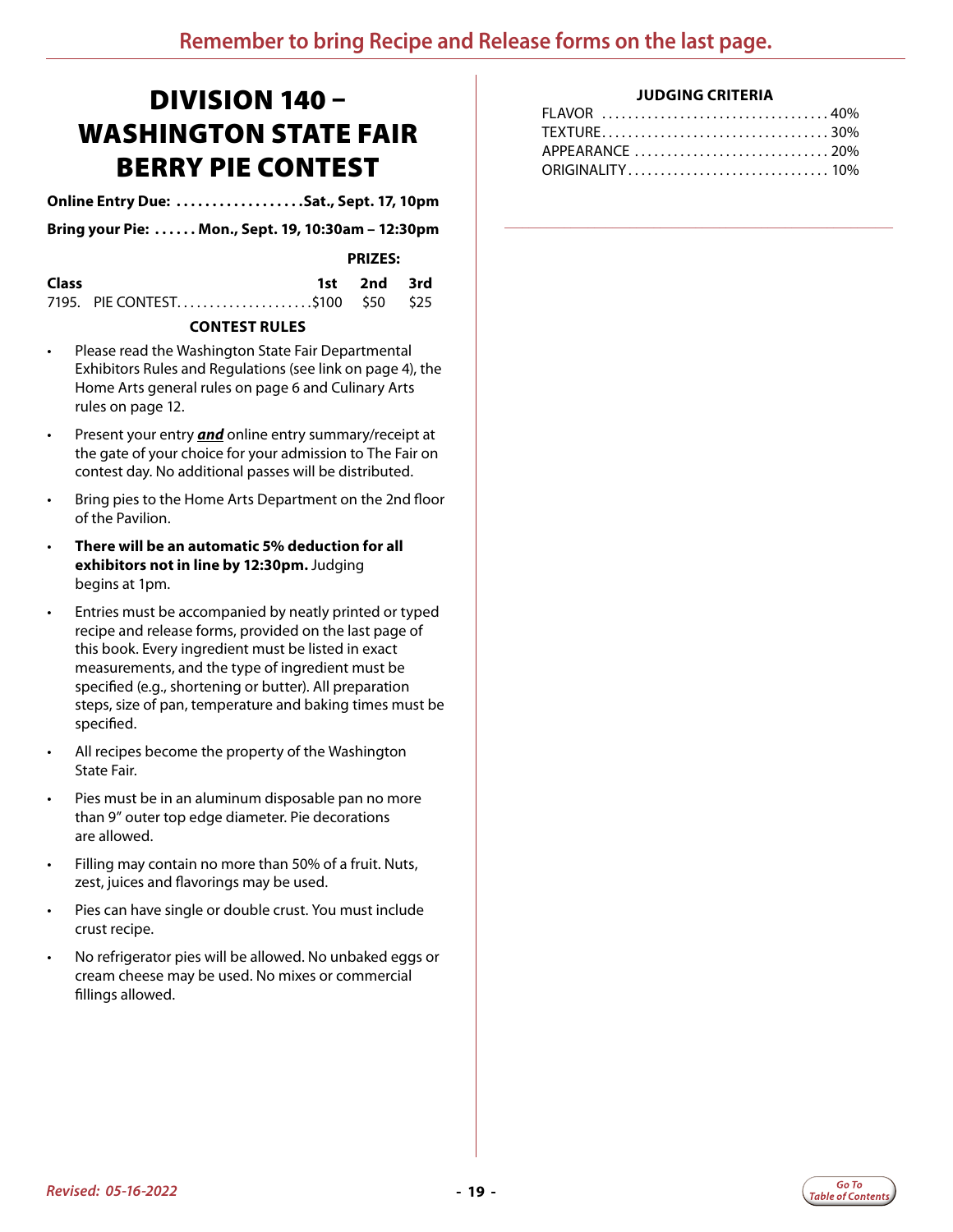<span id="page-19-0"></span>

# DIVISION 145 – THE ORIGINAL FAMOUS FAIR SCONE CONTEST

**Online Entry Due: . . Mon., Sept. 19, 10pm**

**Bring your Scones: . . Wed., Sept. 21, 10:30am – 12:30pm**

 **PRIZES:**

| <b>Class</b> |                                                | 1st 2nd 3rd |  |
|--------------|------------------------------------------------|-------------|--|
|              | 7355 FAIR SCONE'S SCONE CONTEST\$125 \$75 \$50 |             |  |

Each winner receives a cash prize, ribbon and a gift basket provided by Fisher.

#### **THE ORIGINAL FAMOUS FAIR SCONE CONTEST JUDGING CRITERIA**

| CREATIVITY/ ORIGINALITY 40% |  |
|-----------------------------|--|
|                             |  |
|                             |  |

#### **SCONE CONTEST RULES**

- Please read the Washington State Fair Departmental Exhibitors Rules and Regulations (see link on page 4) and the Home Arts general rules on page 6.
- Present your entry *and* online entry summary/receipt at the gate of your choice for your admission to The Fair on contest day. No additional passes will be distributed.
- Bring your scones to the Home Arts Department on the 2nd floor of the Pavilion.
- **There will be an automatic 5% deduction for all exhibitors not in line by 12:30pm.** Judging begins at 1pm.
- Entries must be accompanied by The Fair Scone box or bag label and neatly printed or typed recipe and release forms, provided on the last page of this book. Every ingredient must be listed in exact measurements and the type of ingredient must be specified (e.g., whole wheat flour). Specify all preparation steps, temperature and baking time.
- All recipes become the property of the Washington State Fair and Fair Scones, Inc.
- All scones must use one package of "The Original Famous Fair Scone and Shortcake Mix" as part of their recipe.
- Bring six (6) scones on a 9" disposable plate.
- Employees of Fair Scones, Inc. are not eligible to enter.

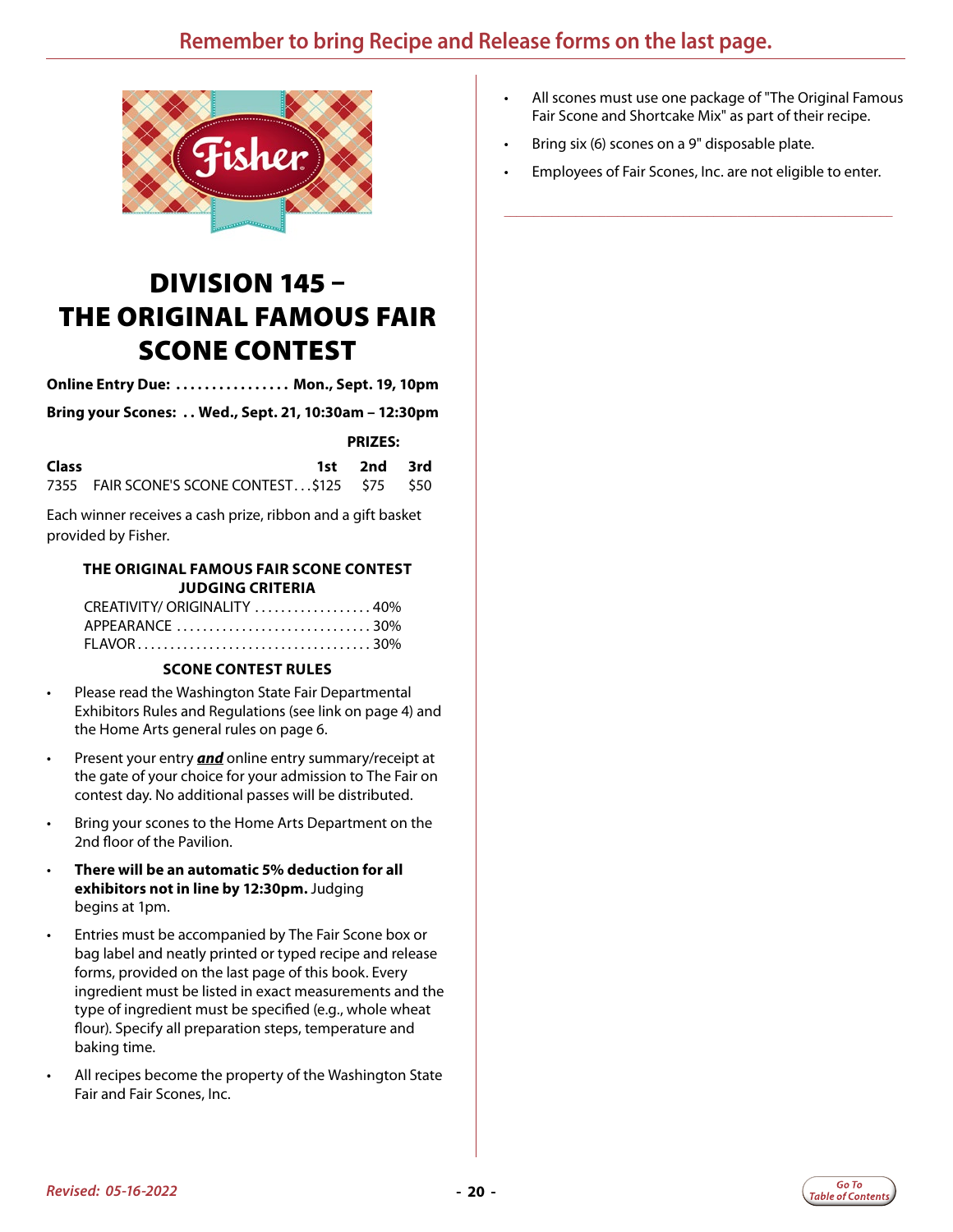# <span id="page-20-0"></span>DIVISION 123 – WASHINGTON STATE FAIR'S BEST JAM AND JELLY CONTEST

Create your tastiest jam and/or jelly and bring your entries to the Home Arts Department on contest day.

| Online Entry Due:  Wed., Sept. 21, 10pm |  |  |  |
|-----------------------------------------|--|--|--|
|-----------------------------------------|--|--|--|

**Bring your Jam/Jelly:. . . Fri., Sept. 23, 10:30am – 12:30pm**

|       |                                    | <b>PRIZES:</b> |  |
|-------|------------------------------------|----------------|--|
| Class |                                    | 1st 2nd 3rd    |  |
|       | 6625. WASHINGTON STATE FAIR'S BEST |                |  |
|       | 6628. WASHINGTON STATE FAIR'S BEST |                |  |

#### **CONTEST RULES**

- Please read the Washington State Fair Departmental Exhibitors Rules and Regulations (see link on page 4) and the Home Arts general rules on page 6, as well as the preserved foods rules on page 8.
- Present your entry *and* online entry summary/receipt at the gate of your choice for your admission to The Fair on contest day. No additional passes will be distributed.
- Bring your entries to the Home Arts Department on the 2nd floor of the Pavilion.
- **There will be an automatic 5% deduction for all exhibitors not in line by 12:30pm.** Judging begins at 1pm.
- Bring your neatly printed Recipe and Release forms on the last page in this book with your entry. List all ingredients, complete directions, including processing time and serving suggestions. All entries other than freezer jam must be processed in a water bath. The inversion method is NOT acceptable. The USDA head space standard is 1/4". A minimum of five-minute processing is the current USDA standard for all sweetened spreads.
- All recipes become the property of the Washington State Fair.
- Please label your jars. (See example below)

| Type or variety __       |      |  |
|--------------------------|------|--|
| Canning or drying method |      |  |
| Process time             | Date |  |

- You may enter one item in each class, but may win only one 1st place award.
- Your products will be tasted. If you have a special combination you wish the judges to experience, you may

bring a few slices of bread or crackers sealed in a re-sealable plastic bag, this is optional.

- **Jam and jelly must be in a standard 1/2 pint canning jar. Freezer jam is acceptable. Remember to label your jars.**
- Jars and ribbons must be claimed on regular Home Arts return dates. Refer to dates in **Entry & Release Regular** Schedule for Entry Release/Return, on page 5.

#### **JUDGING CRITERIA**

| SPECIFIC PRODUCT |  |
|------------------|--|
|                  |  |

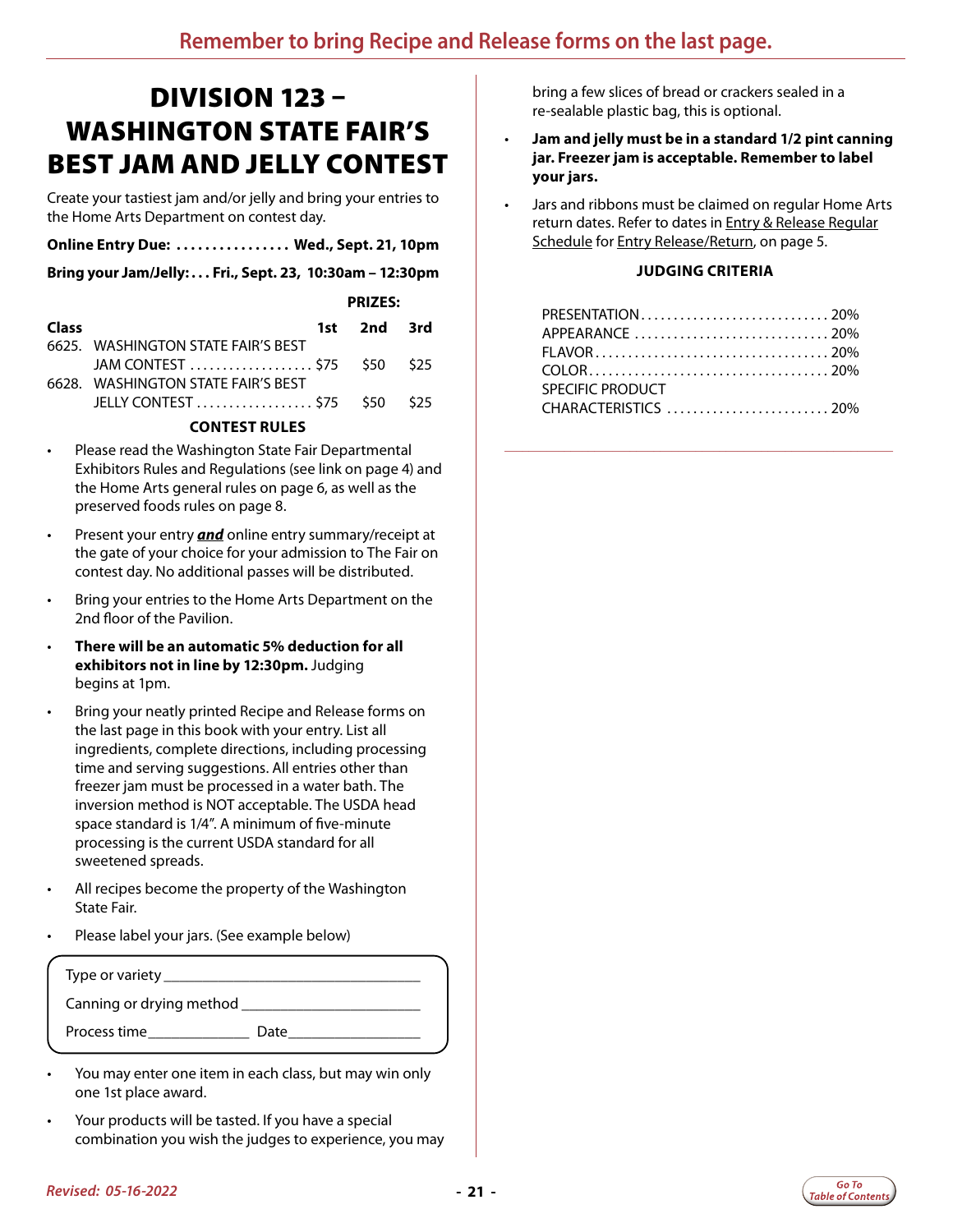# <span id="page-21-0"></span>DIVISION 162 – REFINED SUGAR FREE BAKED GOODS CONTEST

**Online Entry Due:. . . Thurs., Sept. 22, 10pm**

**Bring your Entry:. . . Sat., Sept. 24; 10:30 – 12:30pm**

| <b>PRIZES:</b> |
|----------------|
|                |

| <b>Class</b> |                                    | 1st 2nd 3rd |  |
|--------------|------------------------------------|-------------|--|
|              | 7390. REFINED SUGAR FREE           |             |  |
|              | BAKED GOODS CONTEST \$50 \$30 \$20 |             |  |

#### **CONTEST RULES:**

- Please read the Washington State Fair Departmental Exhibitors Rules and Regulations (see link on page 4) and the Home Arts general rules on page 6.
- Present your entry and online entry summary/receipt at the gate of your choice for your admission to The Fair on contest day. No additional passes will be distributed.
- Bring entries to the Home Arts Department on the 2nd floor of the Pavilion.
- **There will be an automatic 5% deduction for all exhibitors not in line by 12:30pm.** Judging begins at 1pm.
- Bring 4 baked items on a 9" disposable plate for judging and display.
- Refined sugar alternatives such as fruit, blackstrap molasses, honey or sucralose are accepted. Use of refined granulated sugar, refined brown sugar, confectioner's sugar and sucralose/sugar blends like Splenda Blend will disqualify the entry.
- Entries must be accompanied by neatly printed or typed recipe and release forms, provided on the last page of this book. Every ingredient must be listed in exact measurements, and the type of ingredient must be specified (e.g., shortening or butter). All preparation steps, size of pan, temperature and baking times must be specified.
- All recipes become the property of the Washington State Fair.

#### **JUDGING CRITERIA:**

| APPETIZING APPEARANCE30% |  |
|--------------------------|--|
|                          |  |
|                          |  |
|                          |  |
|                          |  |

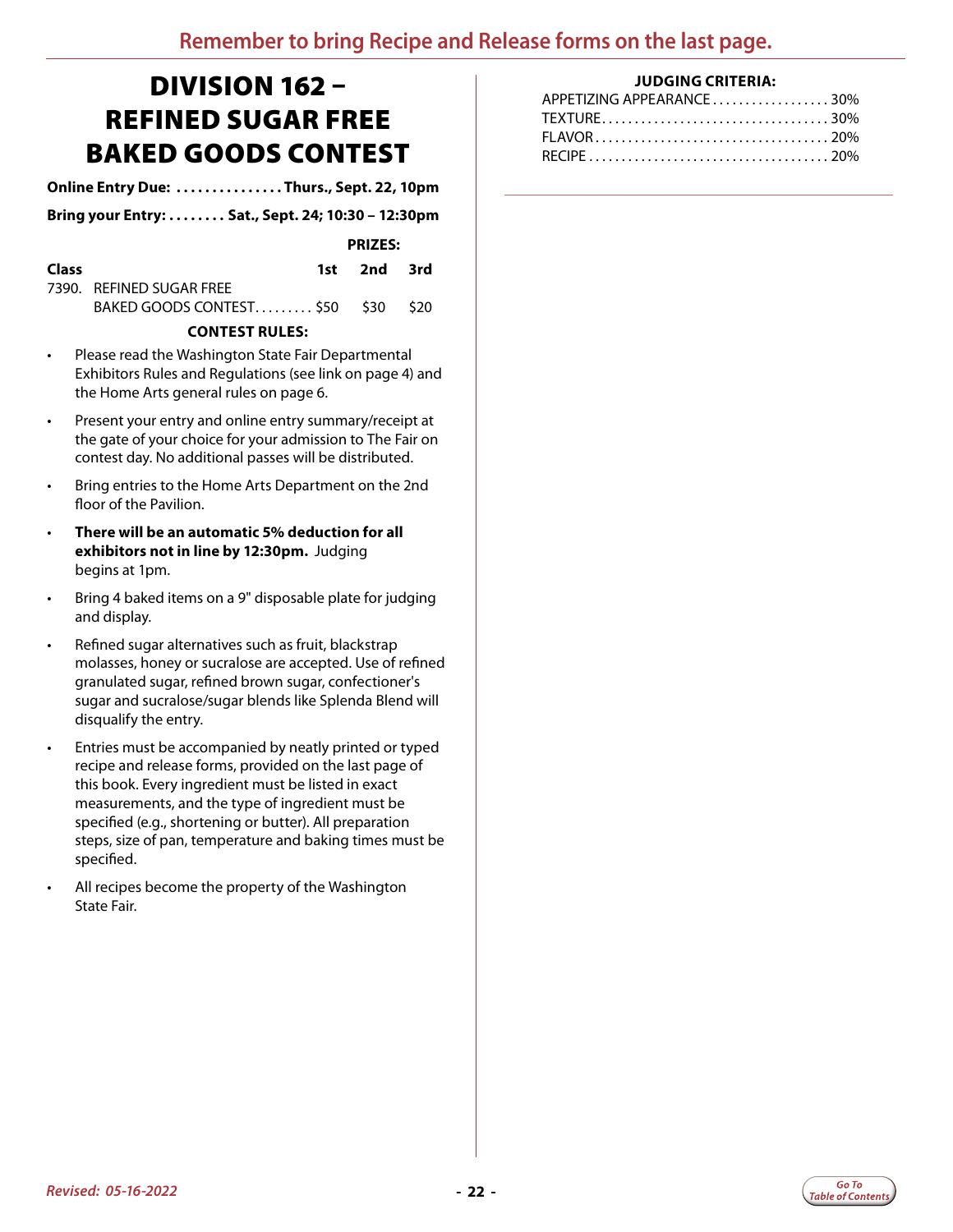# <span id="page-22-0"></span>DIVISION 150 – TABLE SETTING

#### **ONLINE ENTRY REGISTRATION DUE: June 14 – August 14 (by 10pm)**

Entries will be processed in order of arrival beginning June 14. Do not include a description of your table setting on your entry. Three entries in each class will be accepted. Applicants will receive confirmation of their status by mail.

#### **BRING ACCEPTED ENTRIES IN: Tues., Aug. 30, 11am – 6pm**

Those who receive written notification of acceptance, bring your items to set your table to the Home Arts Department in the 2nd floor of the Pavilion. Walk or drive through the Gold Gate entrance at the corner of 9th Ave. SW and Meridian St.

Participants will bring their own table (with no extensions or additions for size augmentation and **not to exceed 40" in diameter,** nor include tabletop decoration **in excess of 18" tall**), as well as table linen, table setting and all decorations. **Entire display must be supported by the table. Any additional items will be removed prior to judging**. NO flatware. Paper and plastic permitted where appropriate. Due to the length of The Fair, no fresh flowers or perishable items can be accepted. Please include a menu for chosen category.

Skillful hand-craftsmanship by the exhibitor of any element of the table setting will be given positive consideration in judging.

Please read the Washington State Fair Departmental Exhibitors Rules and Regulations (see link on page 4) and the Home Arts General Rules on page 6.

> **ADDITIONAL AWARDS:** Grand Champion - \$50 Gift Certificate



donated by Pacific Fabric, 2230 4th Ave. S, Seattle.. **[www.pacificfabrics.com](http://www.pacificfabrics.com)**

Reserve Champion – \$25 cash

| Class |                            | 1st 2nd 3rd |            |
|-------|----------------------------|-------------|------------|
|       | 8000 DOWN ON THE FARM      |             |            |
|       | (Breakfast for 2)\$25 \$15 |             | <b>S10</b> |
|       | 8010. CHRISTMAS AROUND THE |             |            |
|       | WORLD                      |             |            |
|       |                            |             | <b>S10</b> |
|       | 8020 SOUTH OF THE BORDER   |             |            |
|       | (Meal for 2)  \$25 \$15    |             | \$10       |
|       | 8030. ANYTHING GOES!       |             |            |
|       |                            |             | \$10       |
|       |                            |             |            |

#### SCORE CARD FOR TABLE SETTING

| <b>DECORATIVENESS/EYE APPEAL30 Points</b>                                                |
|------------------------------------------------------------------------------------------|
| Does centerpiece interfere with use?                                                     |
| Are colors and textures in harmony?                                                      |
| <b>ORIGINALITY/CREATIVITY</b> 25 Points                                                  |
| In design, and execution.                                                                |
| <b>SUITABILITY FOR OCCASION</b> 25 Points<br>Is table set to reflect menu? Properly set? |
|                                                                                          |